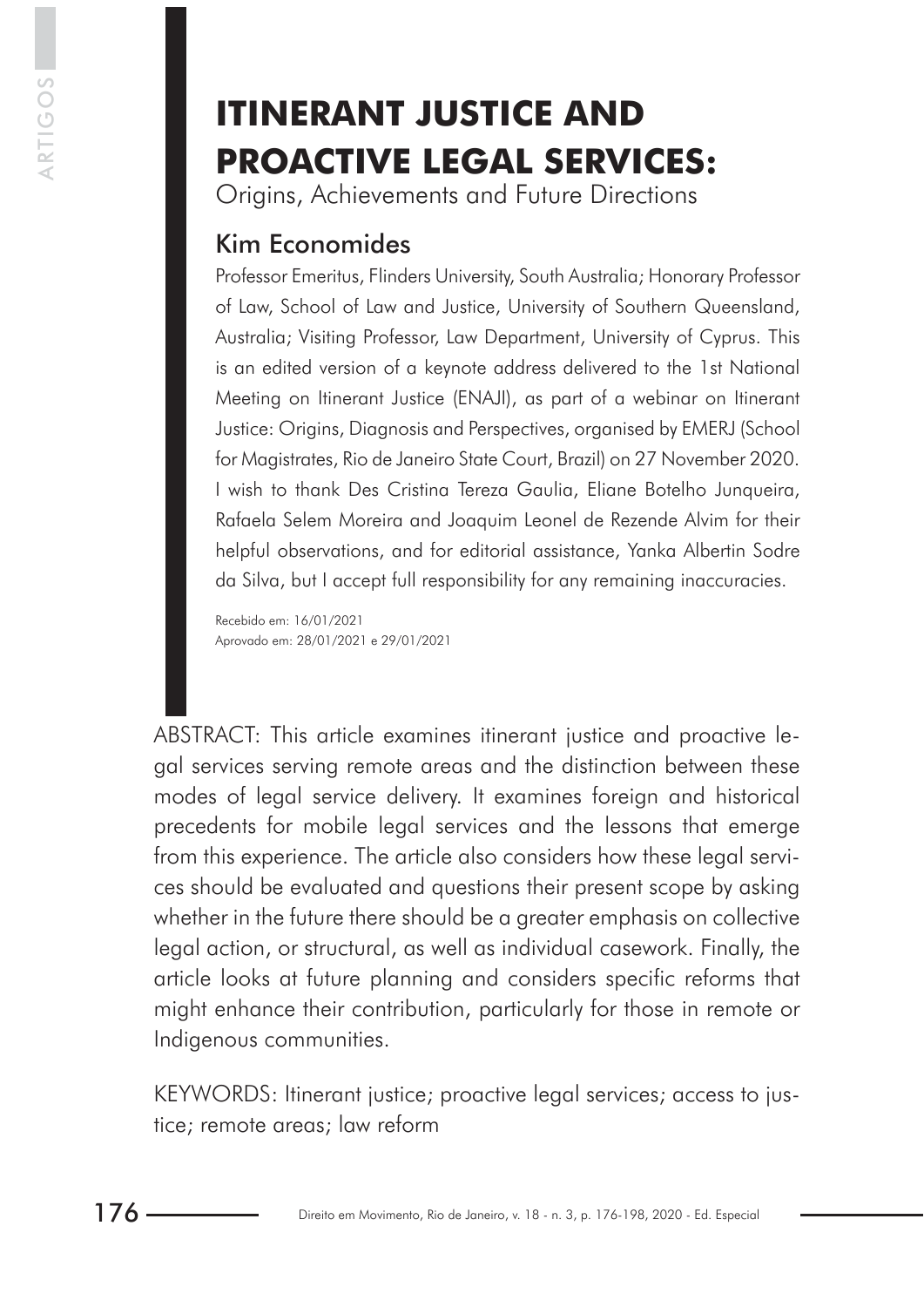RESUMO: Este artigo examina a justiça itinerante e os serviços jurídicos proativos que atendem a áreas remotas, a partir da distinção entre esses modos de prestação de serviços jurídicos. Inicialmente, são analisados os precedentes estrangeiros e históricos para serviços jurídicos móveis, assim como as lições que emergem dessas experiências. O artigo também aponta como esses serviços jurídicos devem ser avaliados e questiona seu escopo atual ao perguntar se, no futuro, deveria haver uma maior ênfase na ação legal coletiva, ou no tratamento de casos estruturais, paralelamente aos casos de natureza individual. Por último, são apontadas algumas questões importantes para um futuro planejamento dos serviços jurídicos itinerantes de forma a contemplar reformas específicas que podem ampliar a atuação desses serviços em comunidades remotas ou indígenas.

PALAVRAS-CHAVE: Justiça itinerante; serviços jurídicos proativos; acesso à justiça; áreas remotas; reforma da lei

#### **1. INTRODUCTION**

Even though this webinar operates in virtual space as is customary in Australia, I begin by acknowledging the traditional owners of the land on which I live and work, the Kaurna people of the Adelaide Plains, and pay my respects to their elders: past, present and emerging.1 It is an honour to deliver this opening keynote address at Brazil's first national conference dedicated to itinerant justice, also celebrating the life and work of the public prosecutor and scholar, Prof Miguel Lanzellotti Baldez, who died earlier this year and was a contemporary of another inspirational scholar, Prof Marc Galanter, who fortunately continues to focus our attention on the impact of law on society's 'have-nots' (GALANTER, 1974).2

Before I begin, allow me to pay tribute to Judge Gaulia's recent book, *A Experiência da Justiça Itinerante*, (GAULIA, 2020) that provides a solid intellectual foundation for this new conference series and builds on earlier studies

Direito em Movimento, Rio de Janeiro, v. 18 - n. 3, p. 176-198, 2020 - Ed. Especial

<sup>1</sup> *Marni naa pudni Kaurna yarta-ana; Ngadlu Tampinthi Ngadlu Kaurna Yartangka Imparrinthi* (Transl: "Good you all came to Kaurna country; we acknowledge we meet on Kaurna land").

<sup>2</sup> See also GALANTER (2010). For an appreciation of Miguel Baldez, see Luiz Otávio RIBAS (2020).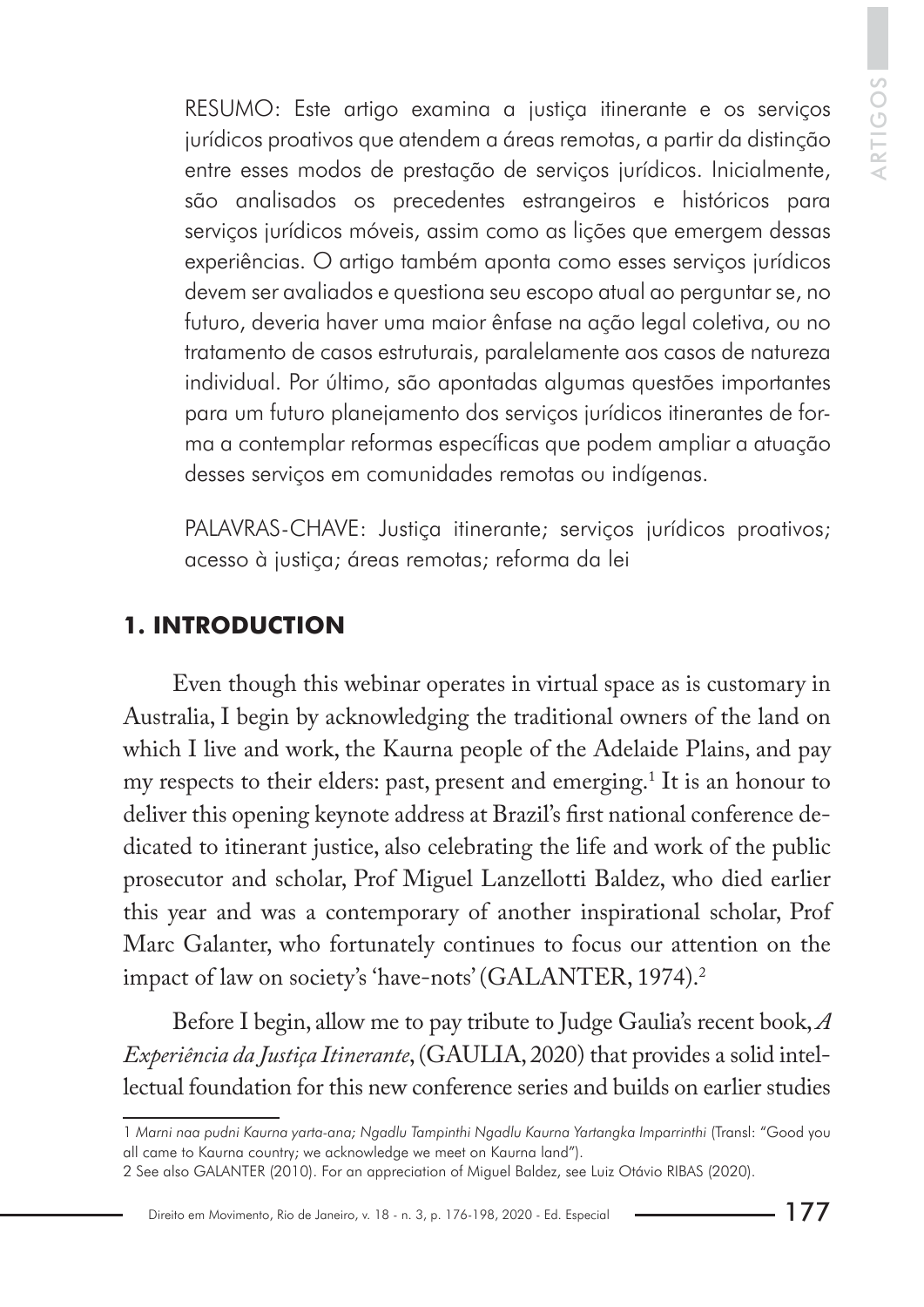(IPEA, 2015; FERRAZ, 2016; FERRARI, 2017). Her study, supported by many visual images, explores how mobile courts advance the effective implementation of constitutional and procedural values that lie, or should lie, at the heart of Brazilian democracy (CARVALHO, 2013; HOLSTON, 2013). I suspect Prof Baldez would be pleased to see that judges today are deeply committed to maintaining the rule of law and to ensuring that the Brazilian justice system can effectively reach out, and touch, all citizens - and especially the 'have-nots'. But, given his political orientation and membership of the 'alternative law movement', Prof Baldez might also ask whether progress to date is sufficient, particularly in relation to collective legal action, and what alternatives need to be considered. (BALDEZ, 2005).3 If I may, I too wish to raise questions about the future scope of itinerant adjudication, legal service provision and the role of judges in leading change.

## **2. ISSUES EMERGING FROM HISTORICAL AND COMPARATI-VE PRECEDENTS FOR 'ITINERANT JUSTICE'**

I begin by looking briefly at historical and foreign experience and explain my personal interest in legal service provision for remote areas. What lessons emerge that might inform future developments?

But first I wish to be clear about the definitional issue of what exactly is meant by 'itinerant justice' (IJ). In Brazil, it seems no single, standard model for IJ prevails, which reflects the historical fact that mobile courts are creatures of individual judicial, and not executive, initiative.<sup>4</sup> For an audience of judges, IJ will no doubt be understood as being confined to mobile courts, but even here a number of different terms are in use: *Expresso da Alegria, Justiça das Comunidades, Justiça Rápida, Juizado Especial Volante* etc. (GAULIA, 2020, p. 199). That said, the concept of 'itinerancy' has in Brazil spread beyond the courts to include public defenders (some States now have a *Defensoria Pública Itinerante)* and also some, but not all,

<sup>3</sup> See also CARVALHO (2005).

<sup>4</sup> Such as judges José Luciano de Assis (Amapá), James Tubenchlak (Rio de Janeiro), Rosevelt Queiroz (Rondônia), Kiyochi Mori (Rondônia), Sueli Pini (Amapá), Erick Linhares (Roraima) and Ciro Darlan (Rio de Janeiro), who were the driving force behind the introduction of mobile courts (GAULIA, 2020).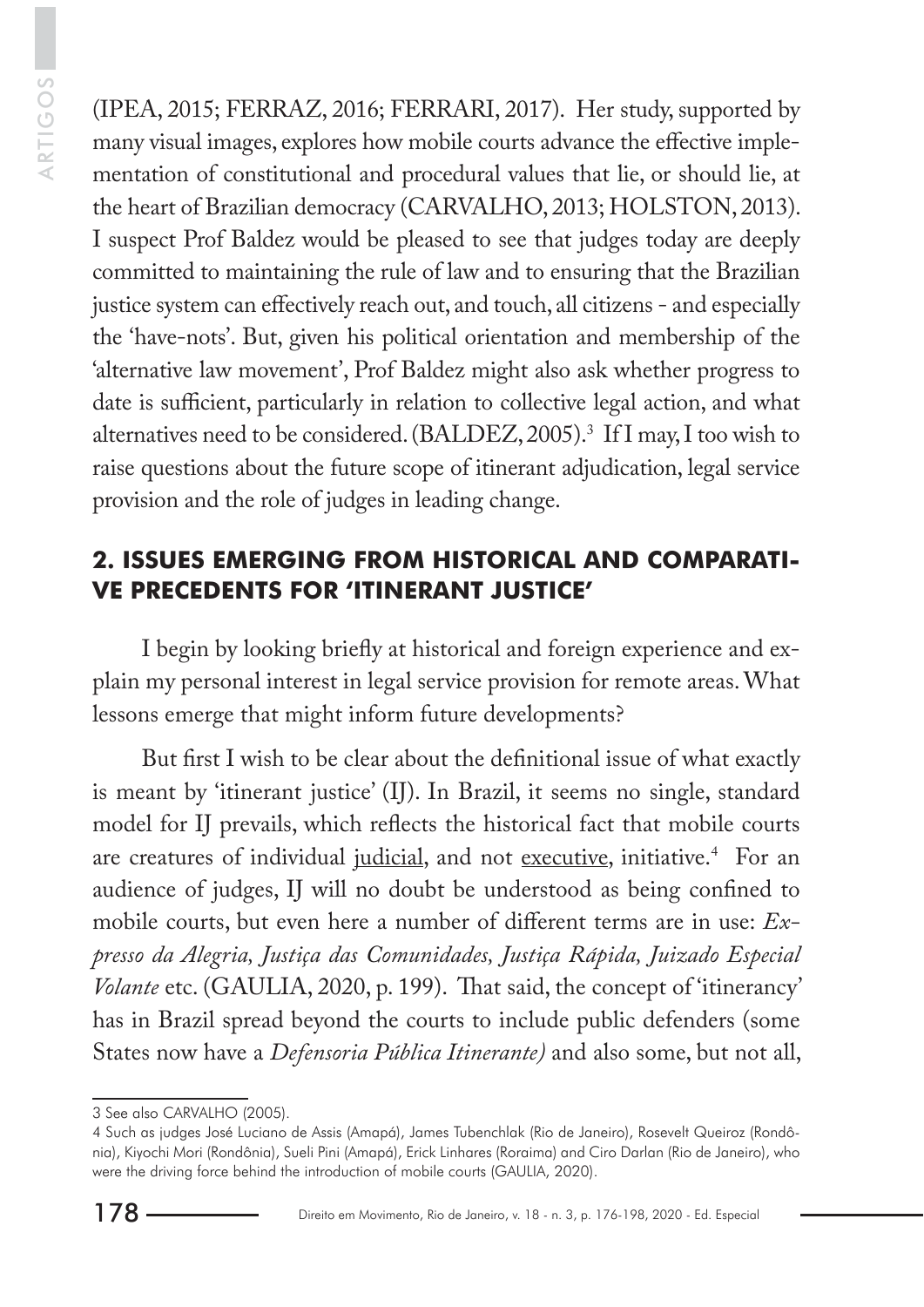law schools use itinerancy to promote experiential learning through legal clinics.5 For the sake of clarity, I therefore propose that 'itinerant legal services' bifurcate into: (a) '*itinerant justice'* (IJ) which are mobile judicial/court services; and (b) non-judicial initiatives which could be labelled *'proactive legal services'* (PLS), and seen as complementary to mobile courts (IJ). PLS normally will be public sector legal services (including clinics provided by some law schools), though not exclusively so, as today some private law firms also engage in outreach to remote communities.<sup>6</sup> Both are required if citizen's rights are to be made more effective. It is interesting to note that the former Chief Justice of Australia, Robert French, started out his career as a lawyer serving a remote community and later became President of the National Native Title Tribunal, proving that at a personal level some judges have direct experience of both forms of itinerancy (FRENCH, 2011).<sup>7</sup>

There is a third related kind of justice I shall call '*remote justice'*, which complements and possibly competes with, or duplicates, mobile courts that I shall not discuss in any depth here, which is becoming increasingly relevant in the aftermath of the Covid-19 pandemic.<sup>8</sup> Remote justice (which could include remote courts, conciliation and other ADR services) tend not to be mobile and usually operate from fixed locations in cities, but potentially could be based almost anywhere, including judges' or mediators' offices and homes, and have the capacity to reach remote geographical locations provided there is an internet or telephone connection. Unlike 'itinerant legal services', remote justice offers clients no direct, personal or face-to-face communication (apart from video hearings via Skype, Zoom or some other online platform) as here it is the virtual and distant nature of human contact, rather than geographical location of the service provider, that defines remoteness.

<sup>5</sup> Not unlike the original Norwegian Jussbuss, or mobile clinics run by law students at Riga law school in Latvia, some Brazilian law schools also use vans and buses to take professors and students to peripheral locations and some law schools, I am told, have established agreements with State Courts to offer advice services alongside official itinerant justice. The Universidade Federal Fluminense (UFF) has a campus located in Oriximá (Pará) which also could be considered part of the itinerant movement (even though it operates from a fixed location) because it proactively brings legal advice services to remote clients. 6 Some private law firms in Canada are now specialising in 'remote work', e.g. REMOTE LAW CANADA (n. d.) and HART (2018).

<sup>7</sup> Also worth noting is that the Chief Justice of South Australia is patron of the National Rural Law & Justice Alliance. 8 See further REMOTE COURTS WORLDWIDE (n.d.) and REMOTE JUSTICE STORIES (n.d.) projects.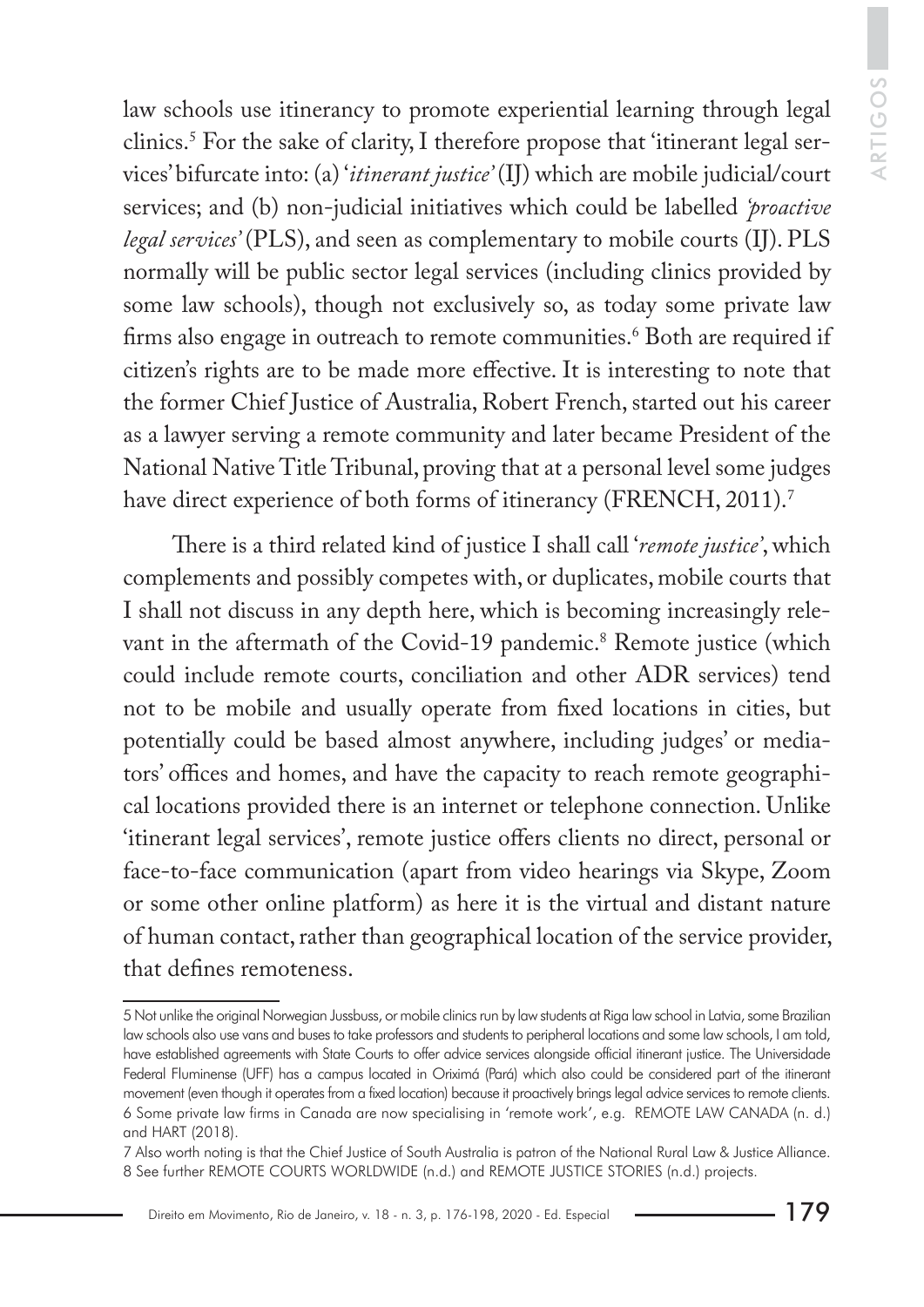My interest in PLS began soon after I left Florence when I become involved, back in the UK, with launching a rural law centre to serve rural Devon. In the early 1980's, community law centres were confined to urban deprived areas and rural deprivation was almost invisible. I was part of a team that, almost 40 years ago, in September 1981, put forward a proposal for *A Rural Law Centre* to serve a rural area and published a paper setting out a number of potential models for rural legal service delivery, the last of which was the 'peripatetic' model that utilised "a mobile unit (a converted bus or van) which travelled around the catchment area in order to reach isolated villages and communities" (ECONOMIDES, 1999, p. 65). This proposal eventually led to a major research project, the ESRC-funded *Access to Justice in Rural Britain Project*, several articles and a book co-authored with two geographers, *Justice Outside the City*: *Access to Legal Services in Rural Britain* (BLACKSELL, ECONOMIDES & WATKINS, 1991; ECONOMIDES & BLACK-SELL, 1987). By 2001 the Devon Law Centre (a community law centre) was finally established but this closed a decade later due to lack of stable funding (I was a director of the law centre from 2001 to 2006) and during this period a *Devon Law Bus* was proposed but never became operative, again due to a lack of funds (ECONOMIDES, 2003; ECONOMIDES, 2011, p. 50-51).

As my latest article documents, PLS have flourished all over the globe and modern itinerant public legal services – including legal advice as well as court and mediation services – had already began in Norway in 1971 with the *Jussbuss.*

Since the 1980s, PLS were developed in Latin America, Africa, Australia, North America, Pakistan, Timor-Leste and the Philippines all of which, in different ways, put "justice on wheels", but probably nowhere on the scale they have evolved in Brazil where buses, boats and aircraft are deployed to help deliver judicial (and other) services to remote communities (ECONOMIDES, TIMOSHANKO & FERRAZ, 2020, p. 51-58).9 Itinerant legal services invariably reflect an imaginative response from a dedicated but disparate group - that may include participation by

<sup>9</sup> For information on a Canadian itinerant court, see: CREE NATIONAL GOVERNMENT (n.d.). For a more behavioural explanation of the processes that determine how people enter the legal system, see BLANKENBURG (1984).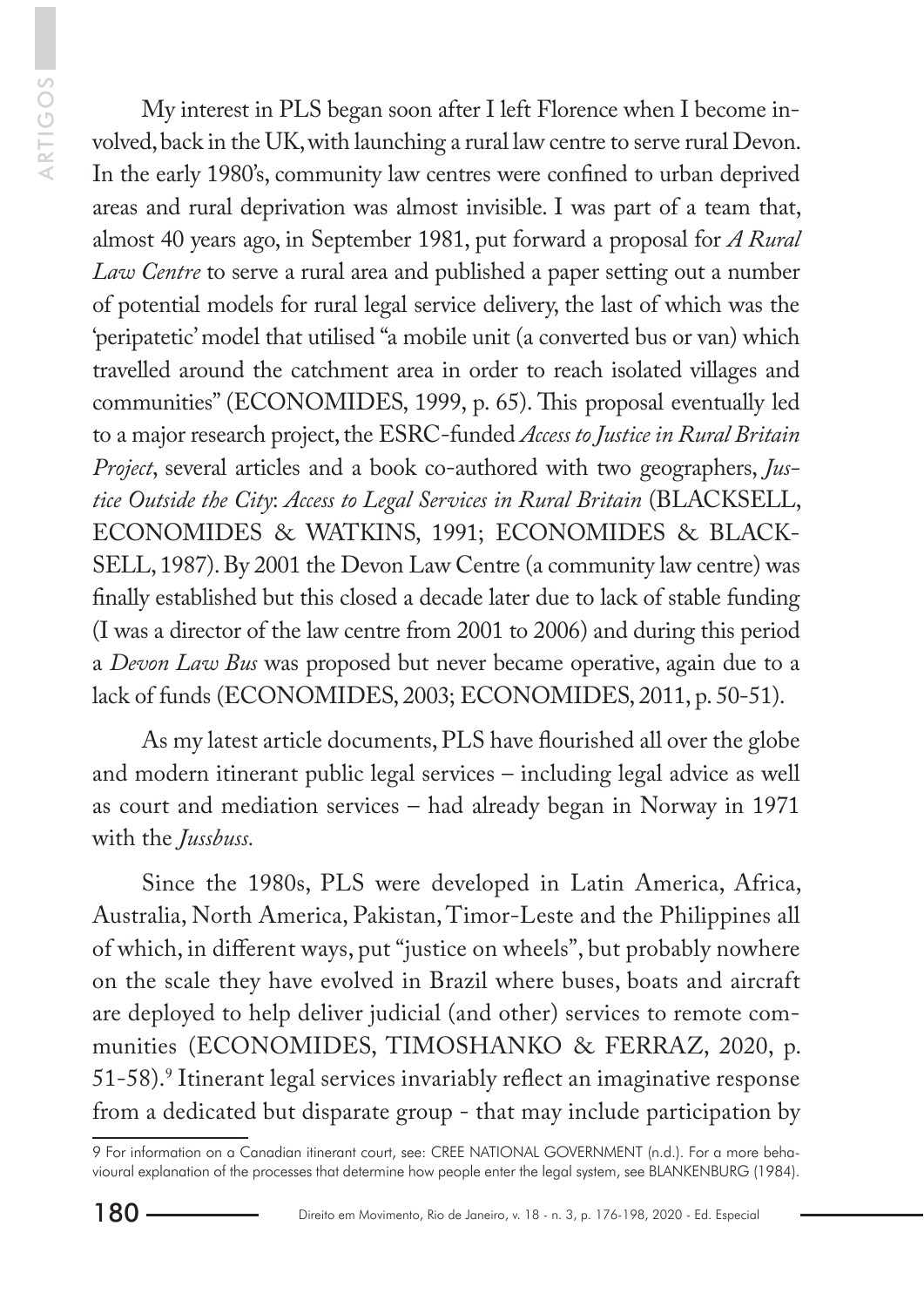judges, lawyers, para-legals, social workers, legal academics, law students and community activists – determined to take law to the people, in order that the rhetoric behind the rule of law might become more of a reality and access is no longer solely dependent on one's postcode (COVER-DALE, 2011). I see itinerant legal services as correcting imperfections in the legal services market and meeting legal needs that tend to be ignored by most judges and lawyers in private practice (REMOTE LAW CAN-ADA, n. d.; HART, 2018).

As noted by Prof Mauro Cappelletti following his visit to the *11th Ibero-American Day of Procedural Law,* held in May 1988 in Rio de Janeiro,10 we can also find much earlier precedents for IJ dating back to medieval times, as seen for example in the English circuits where circuit judges, or 'justices in eyre' (*justiciae errantes*),<sup>11</sup> in effect combined law and government, but often in a manner that struck fear in the population.

Itinerant judges initially aimed to centralise justice by harmonising local custom into one common law for the whole of England and in effect transferred power from local to central courts. Far from seeking access to these circuit courts, people often preferred to run away from them, as the legal historian Prof Sir John Baker<sup>12</sup> explains:

> The general eyres were not merely law courts; they were itinerant government. They begat fear and awe in the entire population…. and we learn of Cornishmen fleeing to the woods to escape the eyre of 1233. Popular reaction was to kill the general eyre in the mid- -fourteenth century. (BAKER, 1979, p. 15)

So, while today we think of IJ as a well-meaning, at times almost evangelical, flexible initiative designed to extend the rule of law to commu-

<sup>10</sup> Private correspondence between Professors Mauro Cappelletti and Hugo Jerke, 31 May 1988, in which Prof Cappelletti fully supports the introduction of itinerant justice in Brazil having learnt about developments from Prof Jerke: "The idea of facilitating access to justice through an itinerant justice system seems excellent to me, especially bearing in mind the geographical and social situation of a large and pluralistic country like Brazil. Moreover, it is an idea not without historical (for example, in England) and contemporary (for example, in Norway) precedents. I therefore warmly congratulate you and your colleagues for this interesting and useful initiative, and for the spirit in which you are making it." 11 The word 'eyre' could be derived from the Latin word 'iter' meaning 'journey', though another possible explanation is that it comes from the old French 'oyer' meaning 'to hear'. 12 See also COCKBURN (1972, p. 13-62).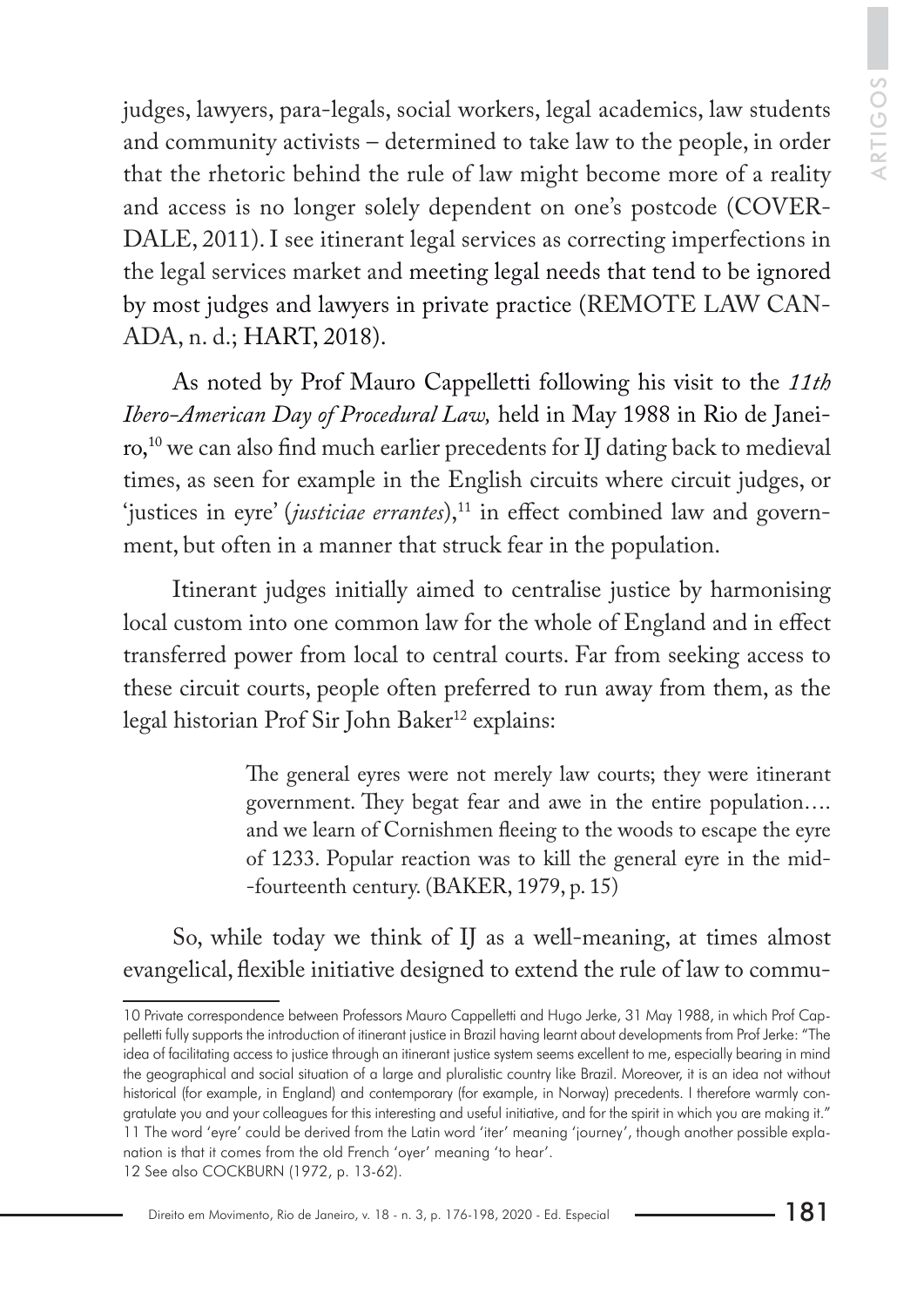ARTIGOS ARTIGOS

nities deprived of law courts - so that they might feel the civilising effect (and practical benefits) of enjoyment of rights and fair process - , in the past not everyone saw law in this way.

But even today, Aboriginal communities, Amazonian Indians and First Nations peoples more generally often remain fearful of those who extend the reach of law, seeing it more as an instrument of colonial repression rather than a resource through which rights may be enforced. Civil justice is frequently invisible in the minds of ordinary citizens who, whenever they hear law mentioned, invariably think of criminal justice. First Nations people, as with Cornishmen in  $12<sup>th</sup>$  century England, may well prefer to run away from the law rather than have access to it. This is in part because many Indigenous people, particularly in New Zealand and Australia, may not trust the law or lawyers, especially as they are overrepresented in prison. You may have heard stories about the 'Stolen generations', the children of Australian Aboriginal and Torres Strait Islander descent forcibly removed by Australian federal and state government agencies, and also by Church missions, that right up until the 1970s as part of a policy of assimilation, intended to erase their Aboriginality (LAVARCH, 2017; RANGIAH, 2019-2020).

When I visited the Australian outback on a cultural immersion tour to learn about how the Arabunna people experienced law, I was told how, in the mid-1990s, a mining company nurtured conflict between the Arabunna and Dieri Aboriginal communities about which had custodial rights over the land in order to facilitate a billion-dollar expansion of its Roxby Downs mine.<sup>13</sup> And, in early 2020, Rio Tinto destroyed a sacred, ancient Aboriginal site dating back 46,000 years.14

One hears similar stories told about the inhuman treatment of Brazilian Indians, particularly the Guarani and Yamomami, threatened by deforestation of Indigenous territory caused by large-scale mining, agricultural and livestock activities that degrades or destroys the natural environment.

My main observation here is that history, politics and culture are vital to understanding both the demand (latent and actual) for IJ. Itinerant judges

<sup>13</sup> See FOE (1995).

<sup>14</sup> See BBC (2020).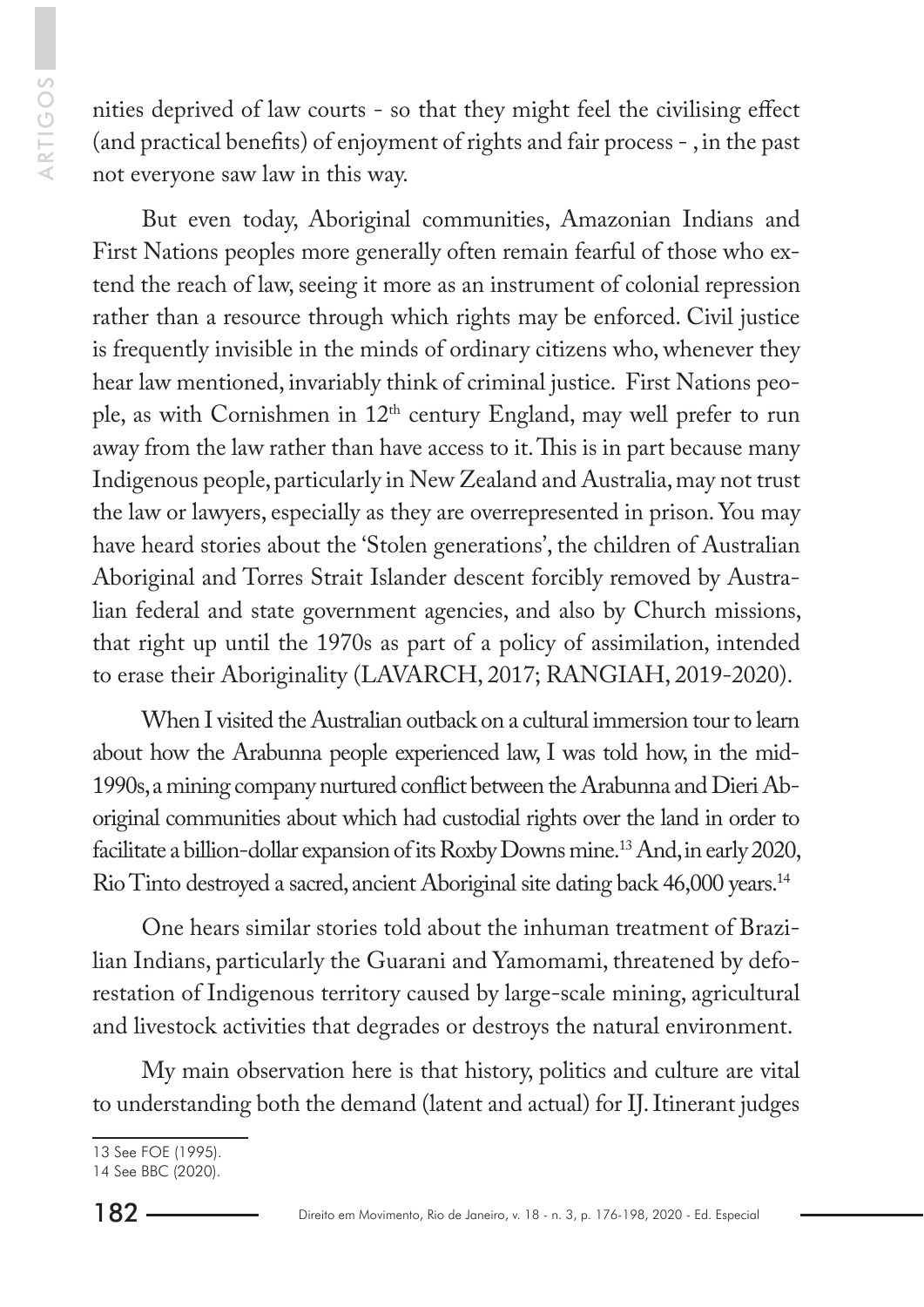should be responsive and open to learning from those they serve. Of course, there are practical limits imposed on what proactive judges can achieve because their jurisdiction, time and resources are limited and, at a more fundamental level, some fear the erosion of democracy through 'juristocracy' (e.g. John SMILLIE (2006), who argues against extending judicial power at the expense of parliamentary democracy). But this is precisely why a co-ordinated, multi-disciplinary response is required and, as Marc Galanter knows from his involvement in the Bhopal disaster litigation in India in the 1980s, when he appeared as an expert witness for the Indian Government, 'repeat players' are skilful when it comes to avoiding responsibility (in this case tortious liability).15 So who, if not judges, will hold 'repeat players' accountable, and to what extent can IJ move toward a different adjudicatory model that fully embraces public law litigation, such as that pioneered by Abram CHA-YES (1976) back in the 1970s? IJ has limitations and should not be seen as a panacea, but to what extent do these limitations undermine the quality, value and impact of IJ and can these limitations be overcome? So, what are some of these limitations and are they shared with other itinerant experiences?

First, in situations where normal institutional support structures may be absent, there could well be a corresponding strain in maintaining ethical standards normally expected of judges, lawyers, and legal advisers. The most obvious example is confidentiality. Itinerant services are, by their very nature, conspicuous and therefore it may sometimes be difficult, if not impossible, to maintain adequate privacy for clients and service users. People with problems may fear being seen entering a bus parked on the village green and simply decide to "lump it" (avoid pursuing their dispute or claim). In close-knit, small-scale (*gemeinschaft*) communities, it may be hard to preserve confidential information.

There have been additional problems of a more technical nature. In the past mobile vans and buses were either too hot or too cold (due to inadequate air-conditioning), or had limited or irregular access to the internet (due to limited broadband coverage and internet speed) for legal advisors and adjudicators who need fast ac-

<sup>15</sup> University of Wisconsin Law School Digital Depository (n.d.).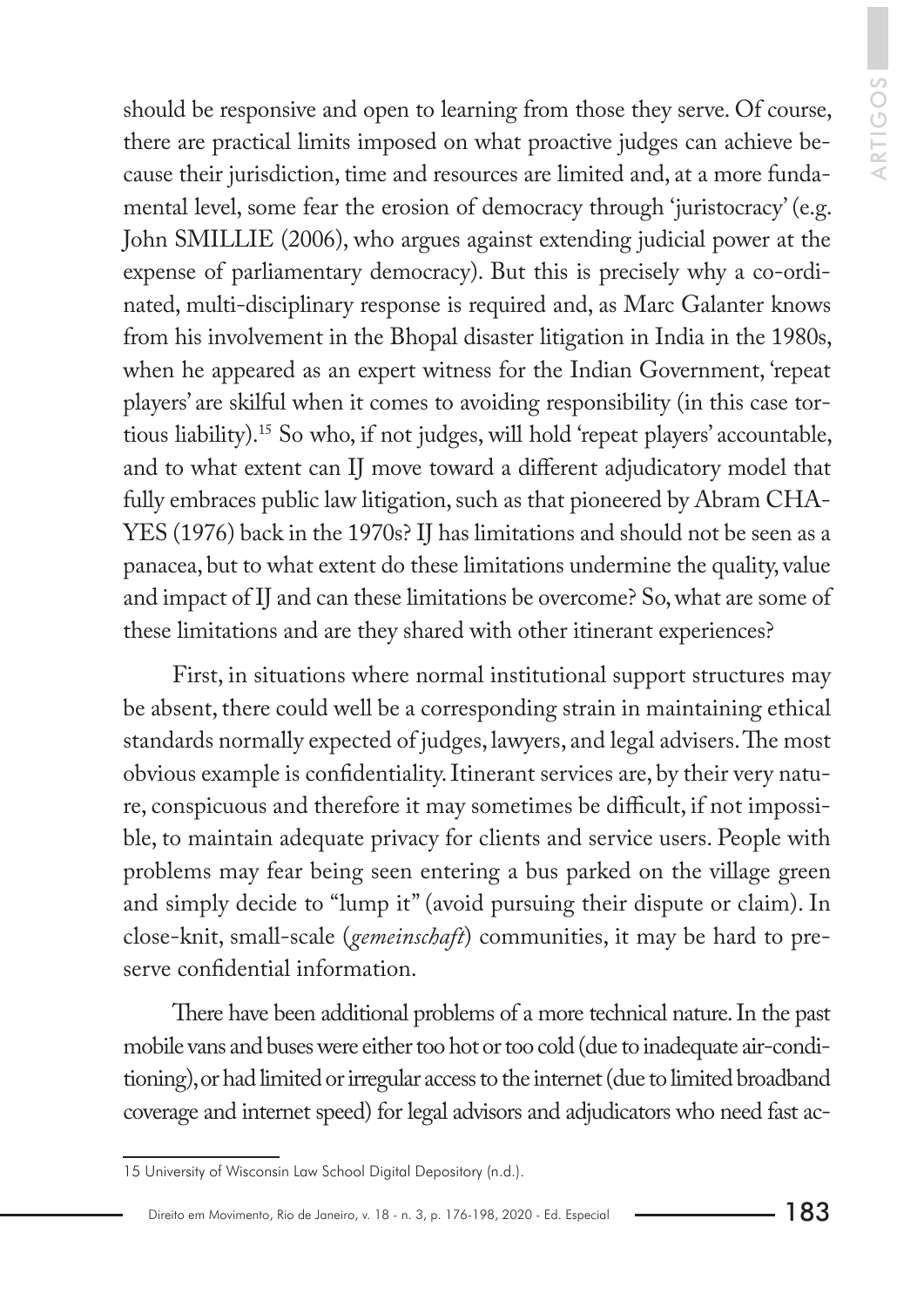cess to high quality and up-to-date legal information. Early mobile services in the UK were often combined with library and information services, and key legal documents were frequently physically transported to rural and remote locations.

Today this is no longer necessary and while technology has improved, particularly for the urban middle classes, serious problems of access to the internet remain for the 'have-nots' and those residing in remote areas. But with online courts and legal services becoming ever more sophisticated and a reality, and the 'digital divide' separating the technological 'haves' from the technological 'havenots' shrinking (though many poor still have no mobile phone), technophiles may ask whether itinerant legal services, which maintain face-to-face human contact, is really worth the expense and effort. Could resources, both intellectual and material, currently invested in IJ be better deployed elsewhere (most obviously in technology)? Should we not shift our attention from geographical to technological barriers to justice, perhaps by getting judges and lawyers to detach from working in offices that occupy a particular physical space - whether this be in an urban, rural or mobile setting - in order that they can function more flexibly, and perhaps one day exclusively from home, and in cyberspace?16 If so, would this work for all categories of client, and for all categories of legal problems?

To answer such questions, we need further research both to evaluate objectively achievements to date, but also to assist with future planning in order that the full potential of IJ can be realised. Let me now turn to evaluating the contribution of IJ within the broader legal system. How should success be measured?

# **3. EVALUATING THE CONTRIBUTION OF ITINERANT JUSTICE**

Policymakers, and especially funders, typically measure the success of procedural reform with reference to quantifiable metrics, such as the impact on reducing caseload, costs and delay. These variables may be visible but not always easy to measure accurately (ECONOMIDES, HAUG & MCINTYRE, 2015). But we should remember too the value of dispute prevention and those cases that avoid going to court because of accurate

<sup>16</sup> See the REMOTE COURTS WORLDWIDE (n.d.) project which reports a number of initiatives in Brazil and elsewhere.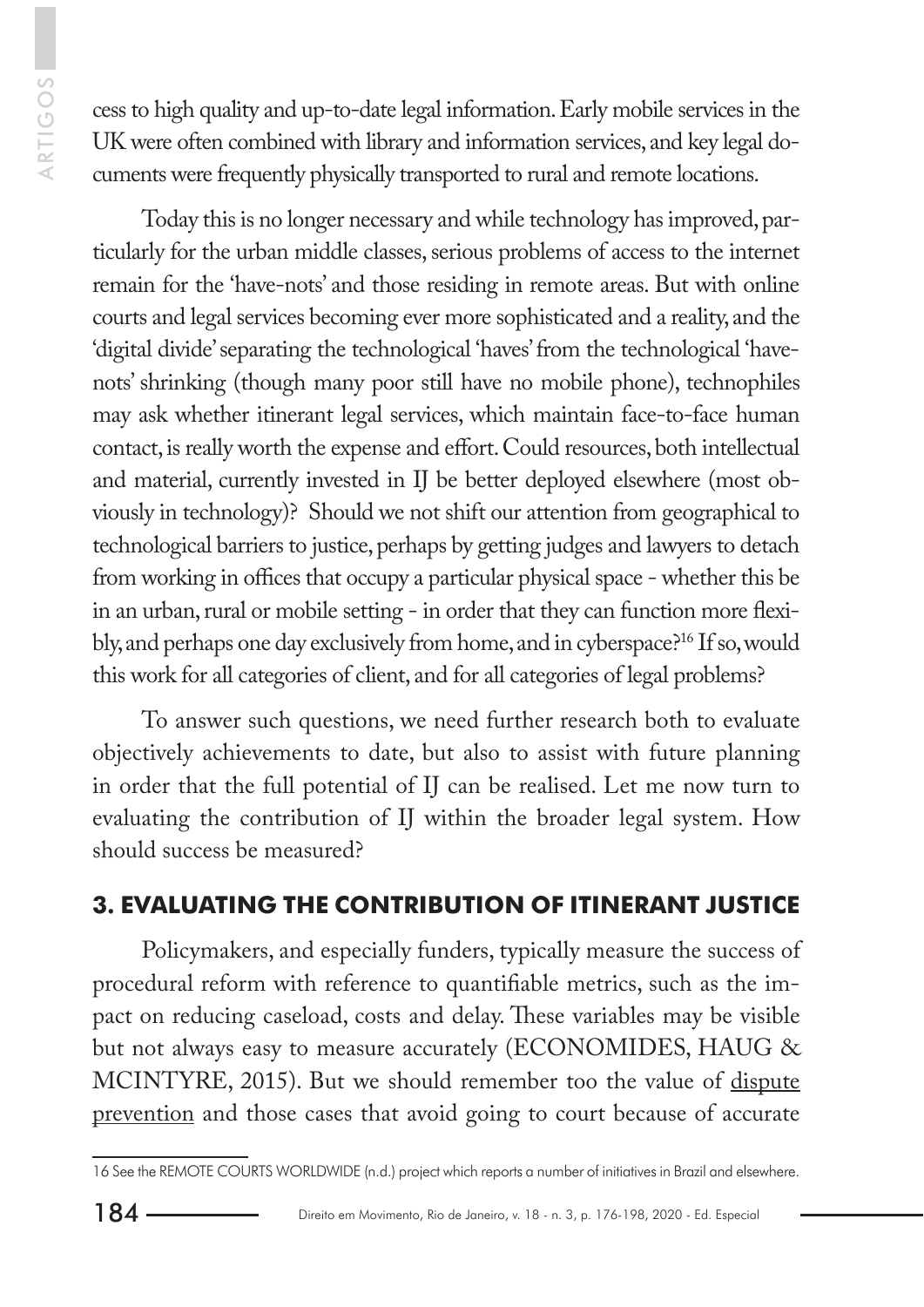legal advice or sound judgments that establish clear precedents so that litigation becomes unnecessary.

Client satisfaction is yet another possible measure of success, but here we should bear in mind the problem of asymmetry of information: most clients are 'one-shotters' and not 'repeat-players' or legal experts, and they therefore are not in a position to make an informed judgment about the quality or accuracy of legal decision-making or professional legal advice, though client feedback on this advice could well tell us something valuable about the communication skills of their adjudicator or legal advisor. But, perhaps, not much more than that.

And we should not forget some court cases benefit broader interests beyond those of the parties most directly involved and, furthermore, that enforcing collective rights through 'mega-litigation' that targets the underlying causes of injustice can be highly efficient, both for courts and parties, when compared to correcting minor, perhaps trivial, individual claims. Where reformers limit themselves to the resolution of small claims, this sometimes does little to empower individuals or enhance citizenship and, as more radical critics of the justice system might argue, simply applies a 'band-aid' solution that in the long-run does little more than reinforce, firstly, professional power and status; and secondly, a fundamentally unequal and unjust social order (BANKOWSKI & MUNGHAM, 1976, p. 72-79).

At this point, it is instructive to remember Abel's analysis of the politics of informal justice (ABEL, 1981). Abel recognises that informal processes can produce 'creative conflict', particularly if they empower and transform parties, and equally that not all forms of legal formalism are repressive.

So, we might ask, to what extent does IJ do more than secure individual documentation (marriage, birth certificates etc) that may confirm citizenship - though not necessarily access to essential services relating to health, education or housing - and deal with the collective needs of Indigenous and non-Indigenous remote communities, or environmental protection, and so engage with 'structural', rather than just 'individual' casework?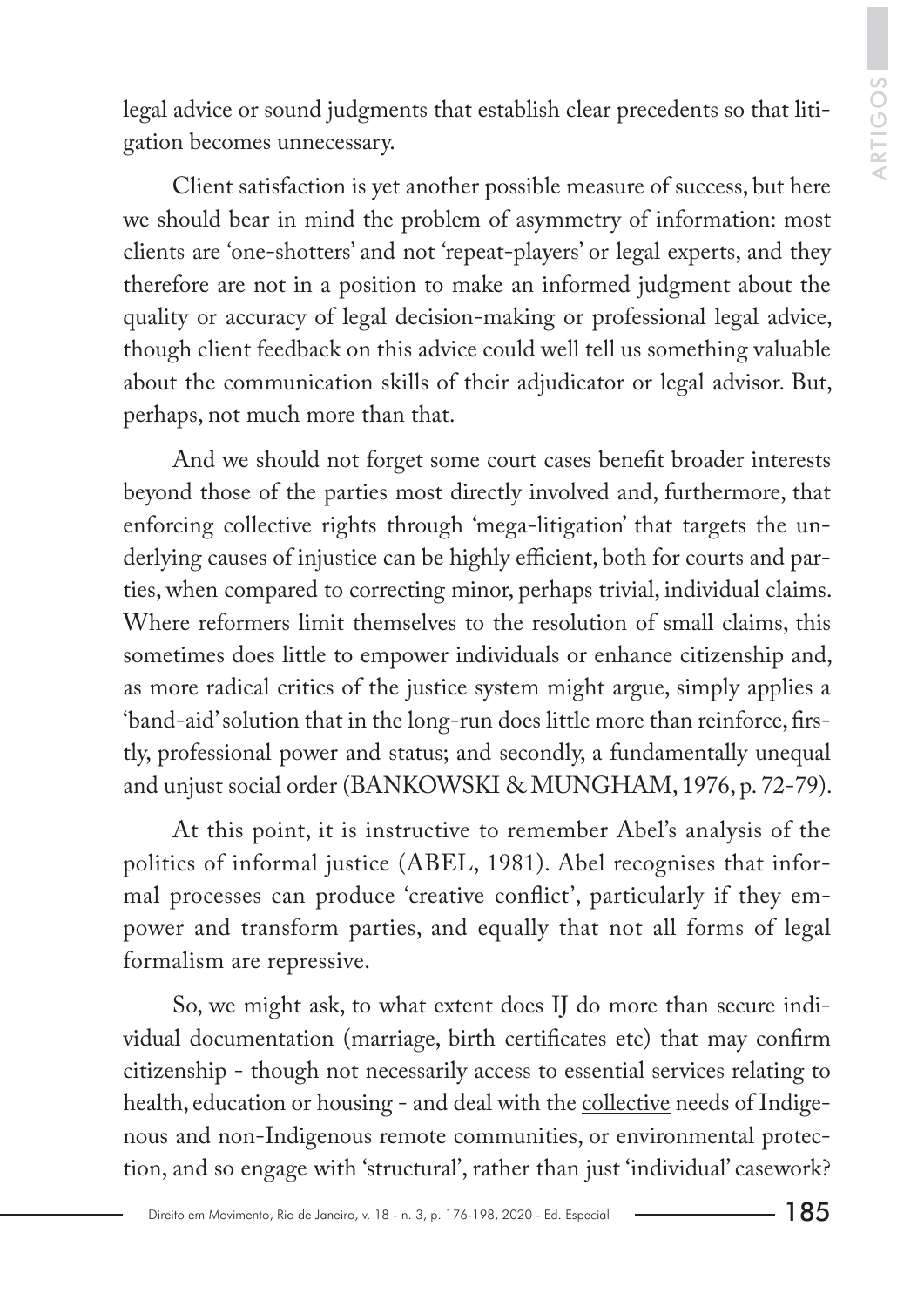(GARTH, 1980, p. 171-202). Does reform connected with IJ in any way enhance 'party capability' or support 'creative conflict'? Should it?

There is some evidence that in Brazil it can do so, including with First Nations people. The State of Roraima established a project in the Indigenous community of Maturuca (Raposo Serra do Sol) which was a "*Polo Indígena de Conciliação*" and sixteen Indigenous conciliators were trained in family issues, debts and domestic violence. Over 80% of these cases were successfully resolved through conciliation and this initiative received an award in the "*Conciliar é legal*" project held by the National Justice Council (CNJ). According to Judge Aluizio Vieira the benefits were mutual:

> This pre-trial conciliation project is good both for Indigenous people as well as the Judiciary because it recognises conciliation by Indigenous communities, which is vital for respecting cultural diversity, while at the same time lowering judicial caseloads and administrative costs through diverting cases to informal conciliation mechanisms. (VIEIRA, 2019)

I wish to suggest that the real contribution of itinerant legal services, such as IJ (and also small claims courts) and PLS, is likely to be seen in their role as a 'legal laboratory' (ECONOMIDES, 1980), a space in which creative legal minds can experiment and improvise with new forms of adjudication, and new forms of legal service delivery, while also offering future lawyers (and sometimes clients too) the opportunity, quite literally, to learn about 'the law in action'.17

Here in Australia, IJ is sometimes known as 'bush courts' and illustrates the flexibility, adaptability and creativity of judges, though - because of the racist history I alluded to earlier - some sceptics call these courts 'apartheid courts' (SIEGEL, 2002; MARCHETTI & DALY, 2004).<sup>18</sup> These courts may be held in very remote locations, and often are not housed in a court building, sometimes they operate in a simple tent. Cases frequently

<sup>17</sup> While these initiatives invariably benefit law students' education, one can question just how useful they are for clients, both in terms of the quality of legal advice (how is the accuracy of student advice guaranteed?) but also in terms of whether they can meet the demand or need for legal advice, which is so great that the mobile clinic could never be more than "a drop in the ocean" (a criticism I heard made of the mobile student legal advice service offered by the University of Latvia Law Faculty in Riga in 2004). 18 See also ECONOMIDES (2016, p. 158).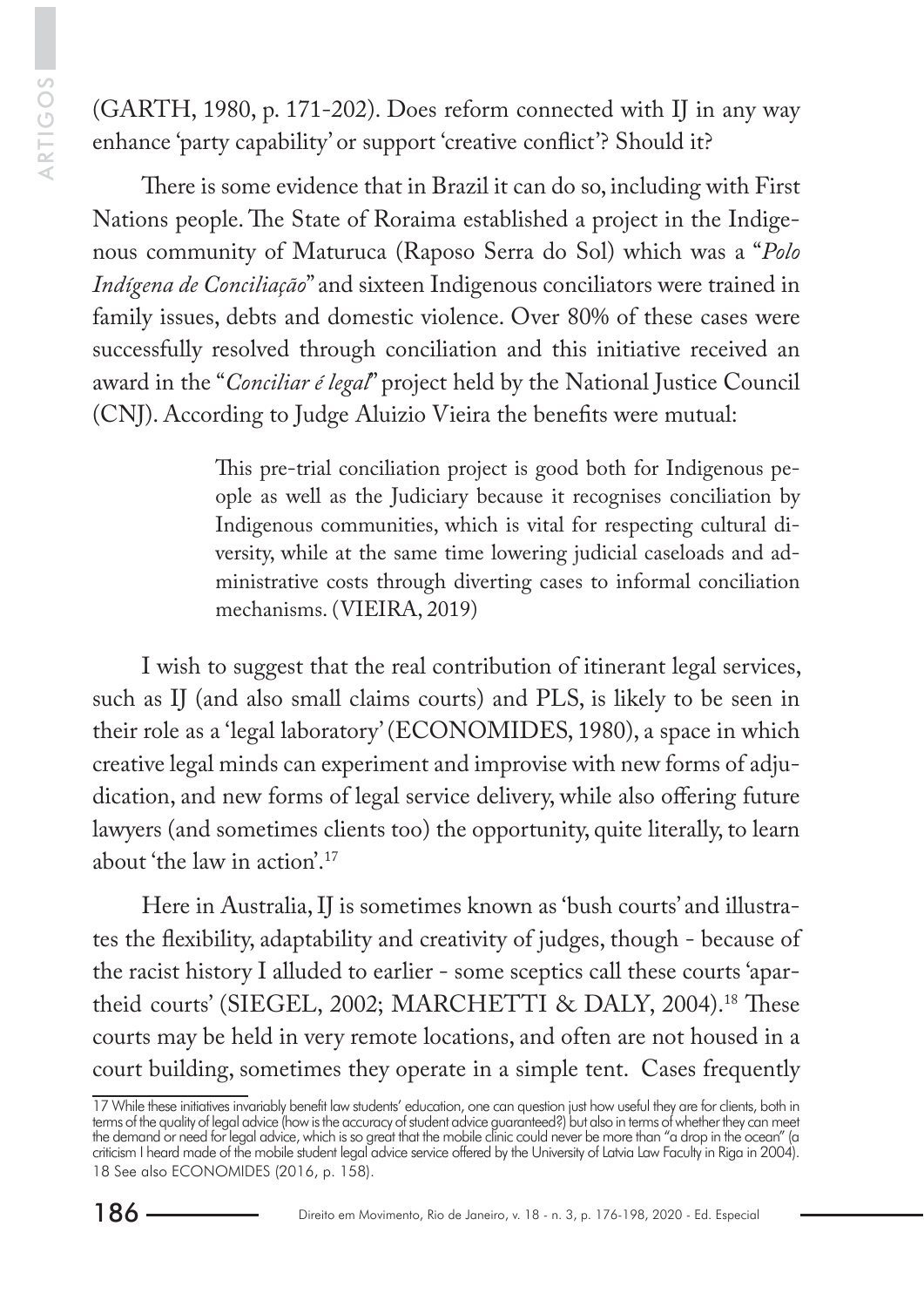concern native title, do not necessarily follow standard procedures, or the conventions of court etiquette, and translators may be required. Normal rules of evidence may be suspended or adapted, but without compromising core values of the judicial process. Quite apart from resolving local disputes between parties, from a more anthropological standpoint these bush courts can raise deeper questions about what exactly is a court, and what is really required in the just resolution of disputes. The legal process frequently relies on frills and formalism, which often come with an expensive price tag, and these mobile courts force us to focus on what is essential in adjudication.

To that extent, I think we can see IJ (and itinerant legal services more generally) as a kind of 'legal laboratory' where we have the freedom to experiment with new forms of more accessible justice. So while some, particularly those fixated on technology, might argue that IJ is today obsolete, if not moribund, because they will soon be replaced by online court and dispute processing services, we should not ignore their ongoing contributions across a number of different fronts: from helping citizens navigate obscure bureaucratic and legal processes, through helping the next generation of lawyer connect with real people (and real legal problems) by exposing law students to formative clinical experiences that shape their professionalism and, finally, to helping reform the mainstream legal system itself by allowing judicial and other innovators the freedom to experiment. So, what are the future priorities and options for those wishing to strengthen IJ?

## **4. FUTURE PLANNING: GEOGRAPHY, DIAGNOSTICS AND COMPETENCIES**

In my final comments, I want to suggest it may be time to take itinerant justice to the next level by developing another delivery model, one that goes beyond improvised solutions advanced by courageous, creative individual judges acting on impulse and initiative, toward a more strategic approach in which legal service delivery is guided by rigorous research and better planned through regional legal services committees on which stakeholder interests are represented, including Indigenous communities and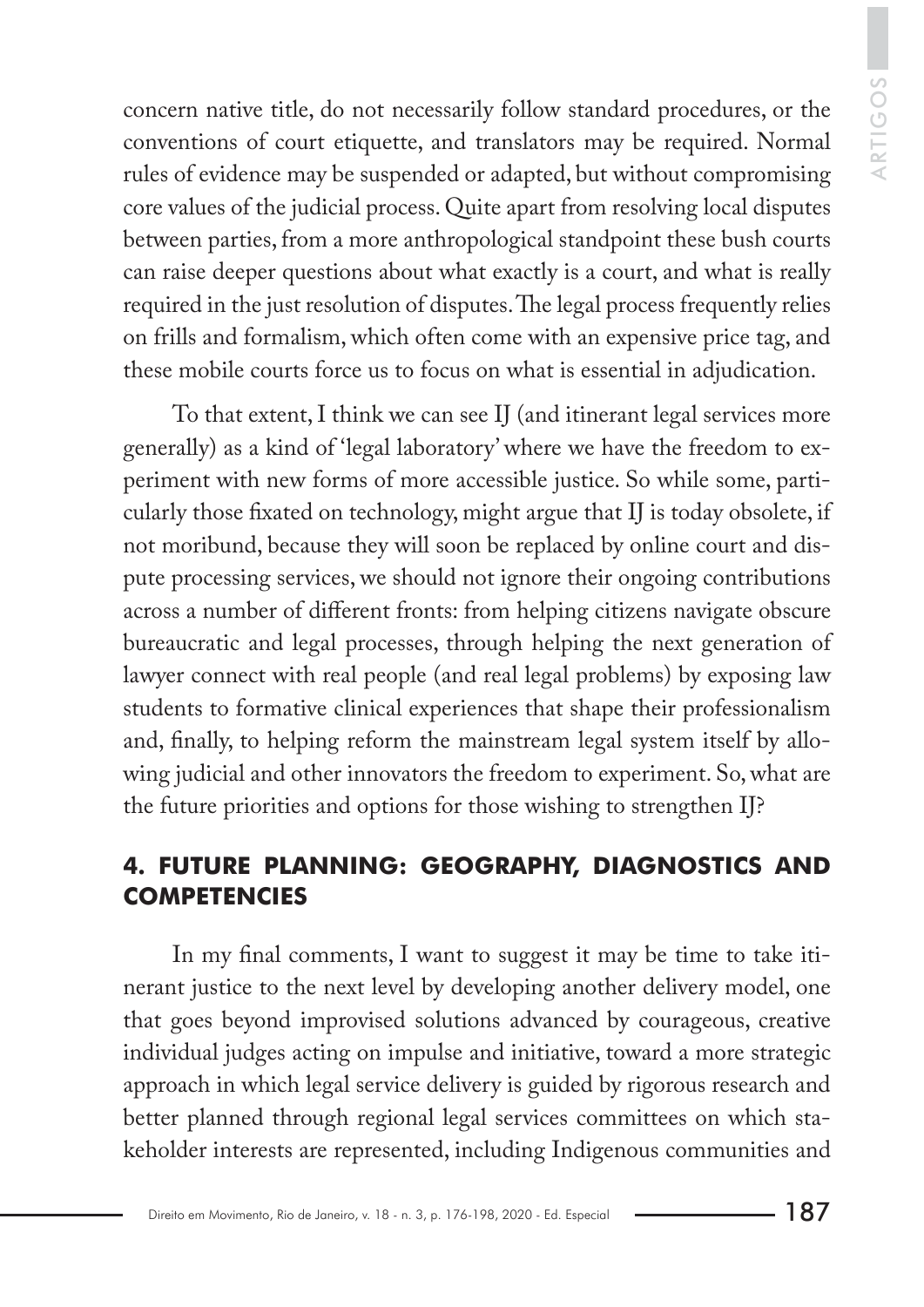other remote consumers of legal services. Experimentation and innovation should continue, but within a new framework that can transcend individual legal needs, important as these are. New legal problems and new litigation targets need to be identified, but how?

My comments draw upon ideas for the reform of rural justice first advanced in *Justice Outside the City* (BLACKSELL, ECONOMIDES & WATKINS, 1991, p. 188-200) that call for integrated regional and central planning with a focus on policy implementation and, most recently, the 'counter-wave' that seeks greater recognition for Indigenous and environmental rights (ECONOMIDES, TIMOSHANKO & FERRAZ, 2020). As time is limited, I shall briefly highlight just three areas for further discussion: introduction of geographical 'location-allocation' models; consultative structures designed to facilitate and inform resource allocation and strategic planning for the enforcement of collective rights; and future training (continuing professional development) for judges and lawyers engaged in IJ and PLS. All three areas could have a positive and immediate impact on future policy by making itinerant legal services truly proactive, and in more than just a geographical sense.

## **I Geographical 'location-allocation' models**

It is clear that current coverage of IJ is not equal and that there are gaps in provision with some remote areas where there is no itinerancy program (ECONOMIDES, TIMOSHANKO & FERRAZ, 2020, p. 54). In fact, one consequence of IJ being the product of individual initiative is that coverage inevitably is sporadic and geographically uneven (IPEA, 2015, p. 7).19 However, since 2004, following Art. 125 of the *Emenda Constitucioinal 45* which made IJ mandatory throughout Brazil, this coverage problem has become more pressing and remaining gaps need to be filled.

Human geographers have long been aware of this problem, but mainly in relation to the distribution of education, health and other

<sup>19</sup> For an analysis of similar problems in Australia see: LAW COUNCIL OF AUSTRALIA (2017).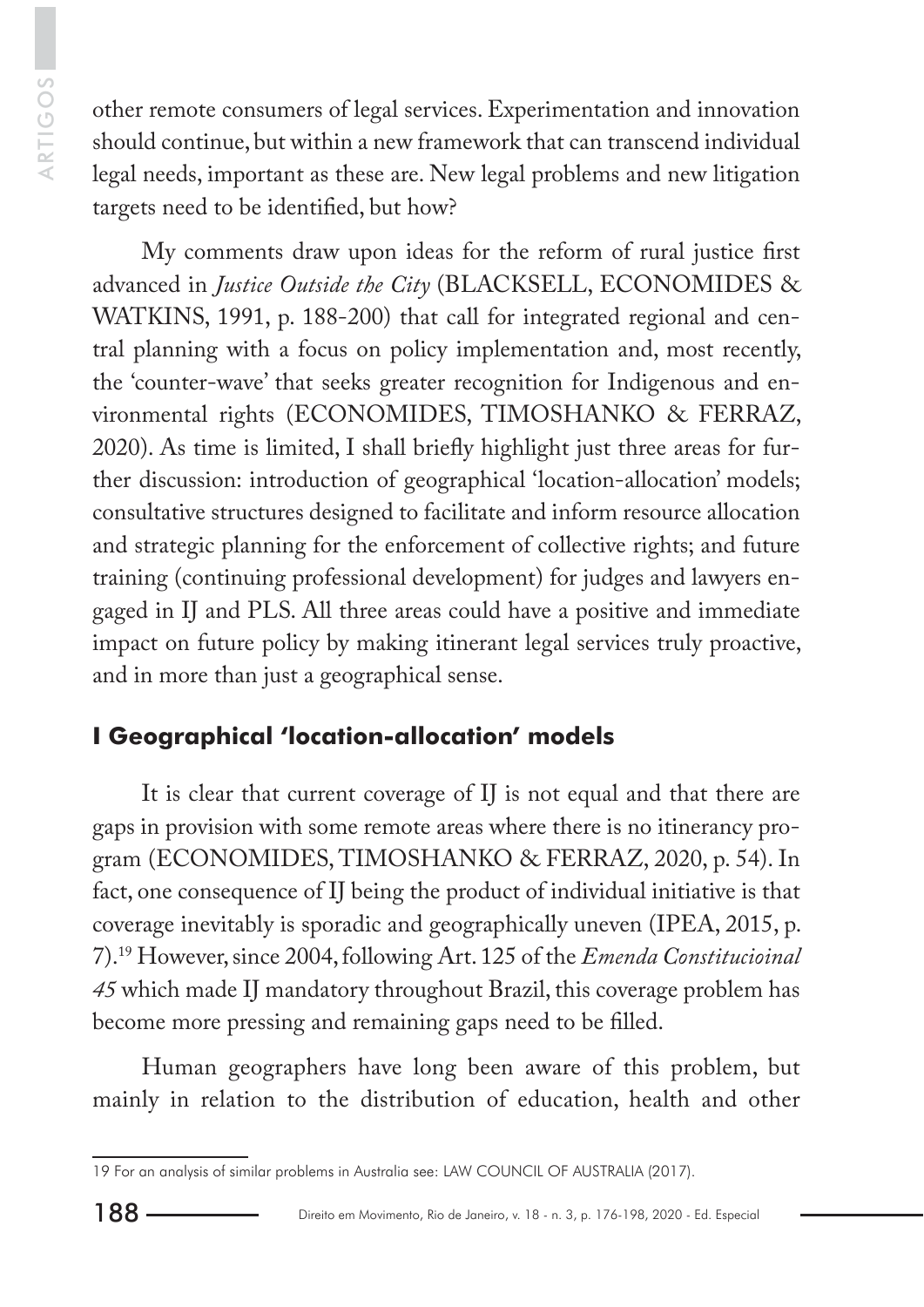public services, and therefore developed mathematical models to guide public servants as to the optimal location for schools and hospitals relative to population density and communications infrastructure. In the 1980s, we applied such techniques to determine the optimal location for para-legal services in South-west England in order to maximise resource allocation (BLACKSELL, ECONOMIDES & WATKINS, 1991, p. 191-192). These techniques have been applied in the past to guide decisions on the location of courts and, I would suggest, should be applied to planning routes and centres for itinerant legal services in all of its variant forms, from IJ to itinerant public defenders and student legal clinics (THOMAS, ROBSON & NUTTER, 1989).

#### **II Consultative structures to plan legal service delivery and apply research**

While this more scientific approach to planning resource allocation is likely to be more efficient, this alone will not be enough. It is vital that legal service delivery is informed both by experts and ordinary citizens with local knowledge, and that service providers listen carefully to consumer views of potential clients, whether from Indigenous or remote communities.<sup>20</sup> State policy on legal service provision should ensure implementation of national minimal standards, but these standards must be applied flexibly, taking account of limited resources, local circumstances and legal cultures. Choices will have to be made and some regions and communities may well have quite different legal needs and priorities, depending on what most threatens the local economy or environment. Regional policy therefore will need to review local resources, infrastructure and monitor local performance but, more than this, the understanding and experience of legal needs of those at the periphery need to

<sup>20</sup> There are also practical problems of conducting legal needs studies of itinerant populations, as Pascoe PLEA-SANCE (2020, p. 351) notes: 'Sometimes surveys are aimed at particular population groups of interest, such as those on low incomes, or living in particular localities or forms of housing. Identifying appropriate sample frames can be particularly problematic in the case of itinerant groups, or those living at the periphery of society. For example, a potential problem in Brazil, experienced in the conduct of the 2008 Australian survey … might be effective inclusion of indigenous people; or populations such as those living within favelas.'. Note also recent attempts in Ecuador to create laws to strengthen Indigenous rights in relation to oil and mining companies control over Indigenous territory but without seeking consultation or the consent of Indigenous peoples themselves (KOENIG, 2020).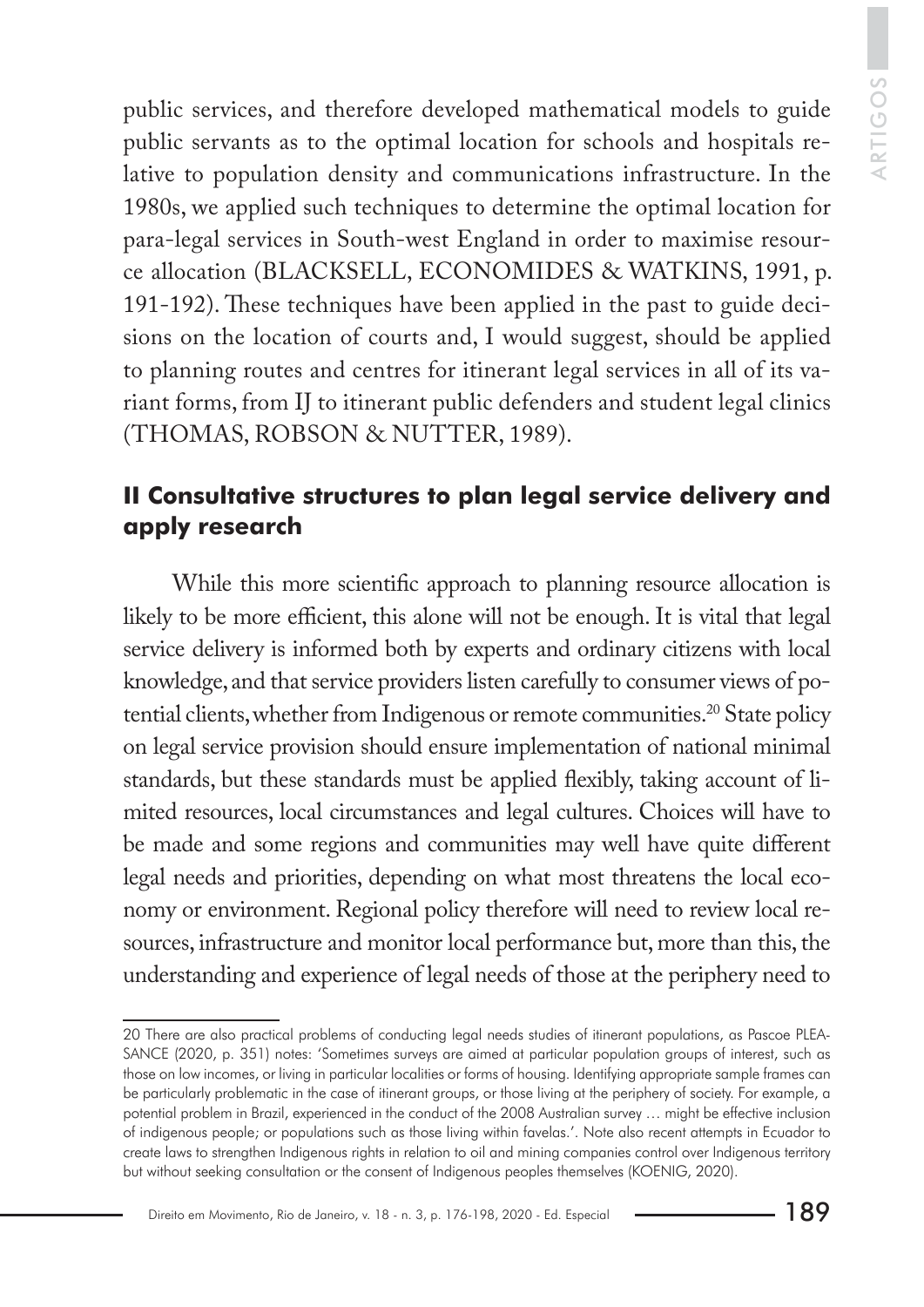be brought to the attention of those directing resource allocation from urban centres. Regional legal services committees could provide such a forum and, I suggest, could be an invaluable conduit through which the 'counter-wave' might travel (BLACKSELL, ECONOMIDES & WATKINS, 1991, p.196- 198; ECONOMIDES, TIMOSHANKO & FERRAZ, 2020, p. 74-84).

In Australia 'Aboriginal Justice Agreements' (ALLISON & CUN-NEEN, 2010, p. 645) have been introduced in a number of states and territories in order to bridge the divide that separates Indigenous people from the state legal system in order to facilitate:

> …strategic planning in relation to criminal justice issues affecting Aboriginal and Torres Strait Islander peoples, enabling the creation of joint justice objectives across departments and agencies. It facilitates partnerships between government and Aboriginal and Torres Strait Islander communities and organisations at multiple levels, including at the local level, to work together to develop, implement and evaluate responses to over-incarceration. It also improves accountability—setting out clear objectives and providing measurable action plans $21$ .

These models could be exported elsewhere.

#### **III Training for judges, lawyers and community workers in IJ and PLS**

Finally, I wish to allude to the issue of future training for lawyers and judges and developing a legal culture more conducive toward nurturing itinerant competencies and promoting citizenship through collective legal action.22 Since the early 1980s, Brazil has, following pioneering research by Joaquim FALCÃO (1974), approved important judicial tools that facilitate the protection of diffuse and collective rights (Cappelletti's

<sup>21</sup> Aboriginal Justice Agreements (AUSTRALIAN LAW REFORM COMMISSION, 2018, 16.28). See also the work of Leanne Liddle in promoting an Aboriginal Justice Agreement in the Northern Territory (LIDDLE, 2020).

<sup>22</sup> I am currently working with a social anthropologist on a report that will draw lessons from the anthropological literature for judges, legal policymakers and practitioners. This will be published next year as part of the Global Access to Justice Project. (RAMSTEDT & ECONOMIDES, forthcoming, 2021).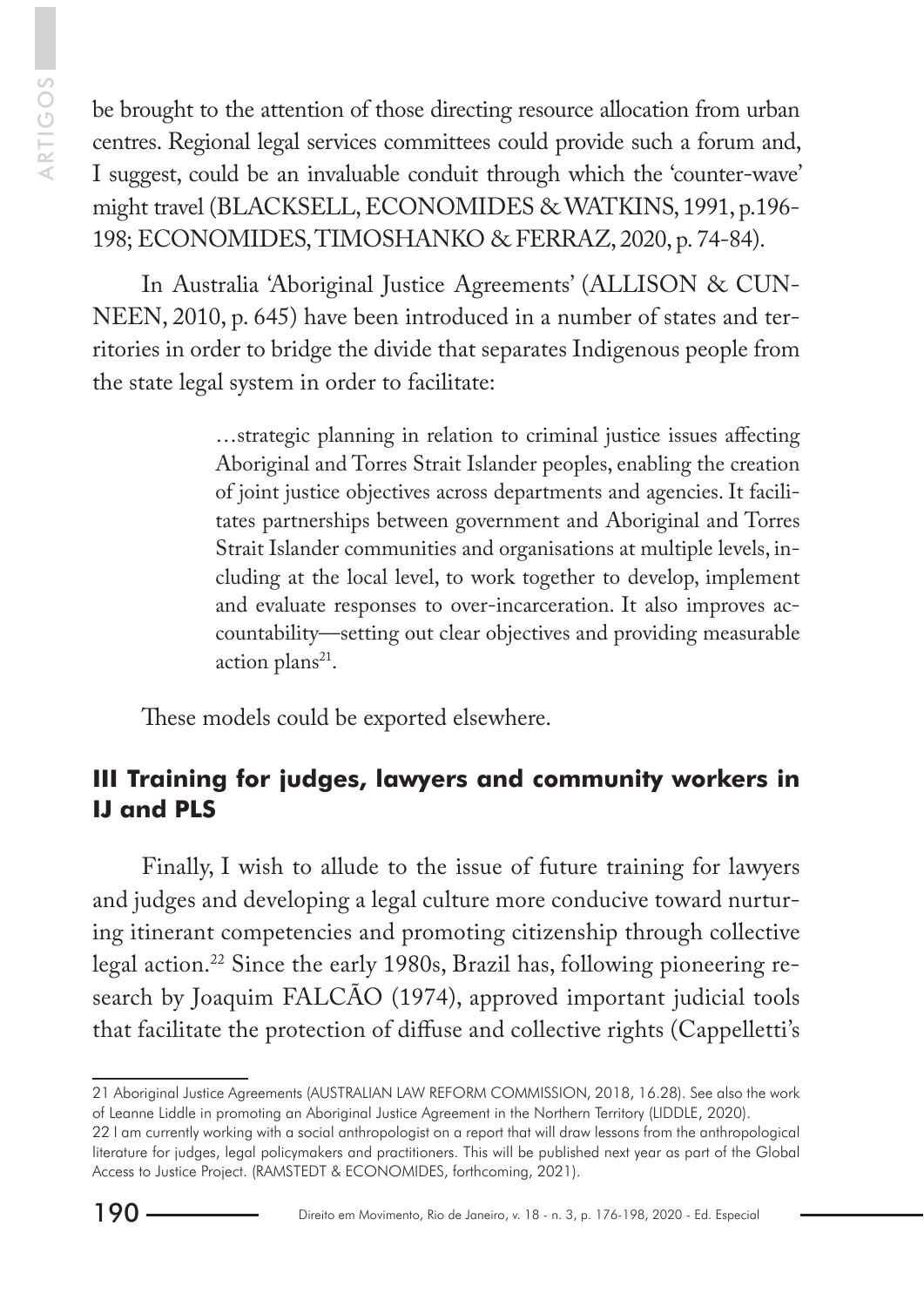second wave): first, the *ação civil pública* was introduced in 1985 and followed by the *mandado de ação coletiva*, later approved by the 1988 Constitution which moved Brazil's internal legal culture toward a more collective approach for adjudication.

Despite this, Brazilian judges, according to Prof Maria Teresa SADEK (2004), remain a detached elite with 'aristocratic vestiges' - a point noted also by Prof Miguel Baldez<sup>23</sup> who thought judges inhabited an abstract world - and perhaps this cultural background should be borne in mind when explaining judicial attitudes to informal justice. While those judges that initiated IJ reforms clearly left behind the abstract world of their colleagues, and remain deeply committed to further developing mobile courts (an adaptation from earlier small claims courts), it is far from clear that those who manage the wider justice system share this same commitment to IJ, or to the (neo)constitutional ideology that supports 'making rights effective' (FARINELLI, 2009; GAULIA, 2020, p. 201-211).

Is it time to now review jurisdictional constraints on IJ that prevent or inhibit the development of new approaches for public law adjudication along the lines proposed by Chayes in the 1970s? It would seem that empirical research by Rafaela MOREIRA (2017), backed up by the IPEA Report (2015), points to four potential problem areas: judicial recruitment (attracting suitable and adaptable judges), judicial attitudes and techniques (too formal or limited to individual casework), judicial caseloads (inadequate case management) and party capability (the ability of clients to recognise the relevance of itinerant justice for their legal problems due to poor marketing). Training should help overcome some of these limitations and, at least to an outsider, it seems that EMERJ has a vital role to play in leading the reform effort. Indeed, it is clear that Judge Gaulia has already provided a platform for exactly this kind of training through her "*Projeto Justiça Cidadã*" which started around 15 years ago. This offers a 3-month training course for community leaders on the justice system which involves meetings with judges, public prosecutors, public defenders, lawyers, police-

<sup>23</sup> Interview with Miguel Baldez (SÁ, BERNARDO & RESENDE, 2010)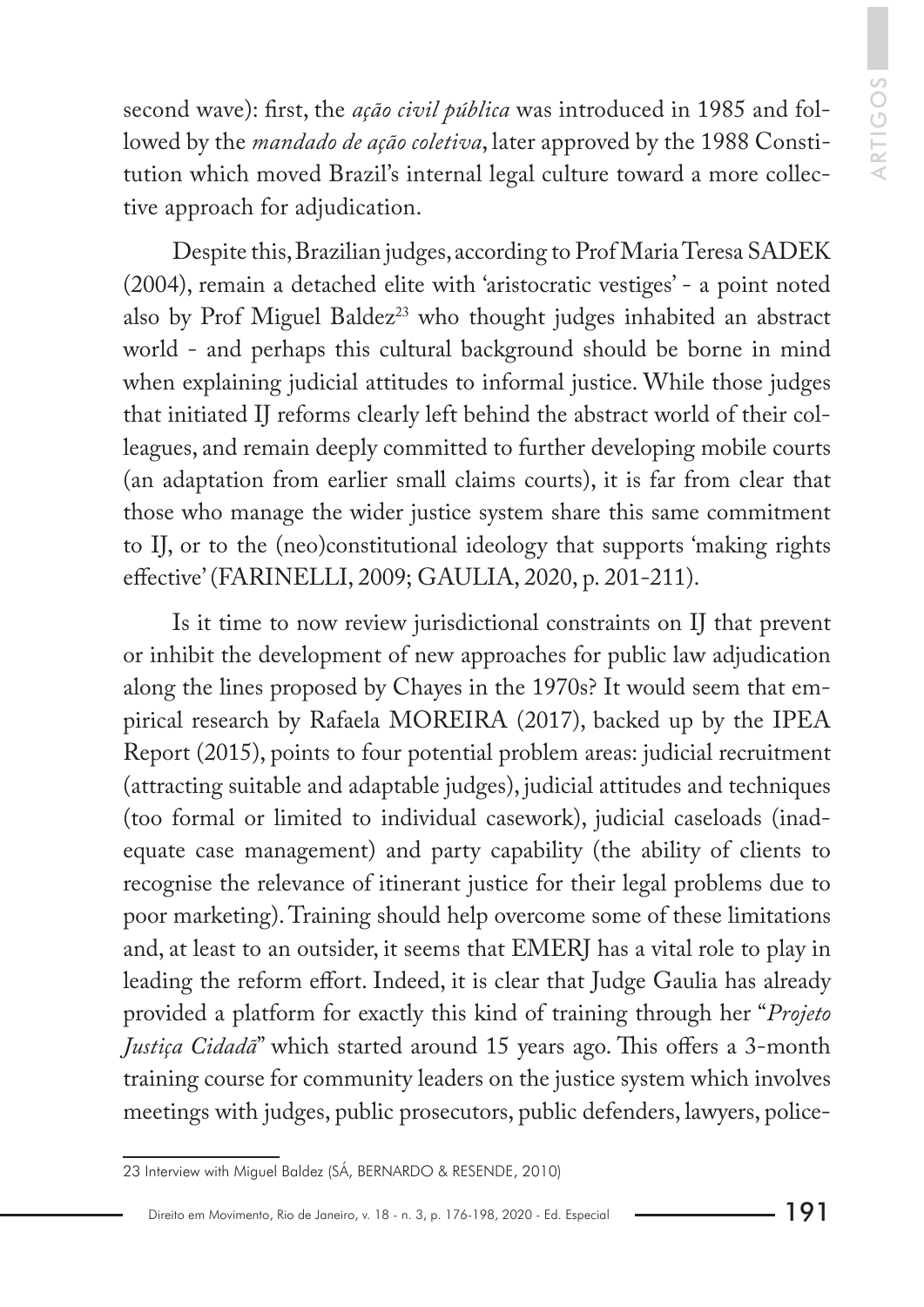men, and other public servants that participate in justice system. After the course is over, there are periodic follow-up meetings so that trainees can expand and update their knowledge of the justice system.<sup>24</sup>

## **5. CONCLUSION**

Itinerant justice in Brazil is in many ways the judicial equivalent of *Médecins Sans Frontières:* independent judges, acting on their own initiative, have responded as humane professionals to try to meet the most pressing legal (and other) needs articulated by those living in remote areas. In so doing, judges have shown, contrary to Miguel Baldez's belief that they lead a cloistered existence, that through their outreach they can adapt and rise to meet new challenges.<sup>25</sup>

As with Samba, and other Brazilian dance forms such as Carimbó, Capoeira and Forró, but also ginga in football (*futebol-arte*) and the modernist architecture of Oscar Niemeyer, one can detect a distinctive, creative almost playful spirit at work here that relies heavily on the improvisation, passion and imagination so characteristic of the wider Brazilian culture. But there is also a more serious, deeper commitment to (neo)constitutional values and the rule of law that drives forward this reform effort. The next challenge, as I see it, will be to better balance individual initiative with collective planning, if possible by retaining some of the dynamism, radicalism and idealism of reformers such as Miguel Baldez, without adopting too much of the complacency, caution and cynicism of those conservatives he sought to provoke and challenge.

# **BIBLIOGRAPHY**

ABEL, Richard. 'Conservative Conflict and the Reproduction of Capitalism: The role of Informal Justice' (1981) 9 *International Jour. Sociology of Law* 245.

<sup>24</sup> Email from Judge Cristina Tereza Gaulia to Kim Economides, 2 November 2020.

<sup>25</sup> There is now an organisation Lawyers Without Borders (LWOB, n.d.) which has an international presence in many law schools, and also another Justice Without Borders (JWB, n.d.) which creates transnational access to legal assistance for victims of labour exploitation and human trafficking.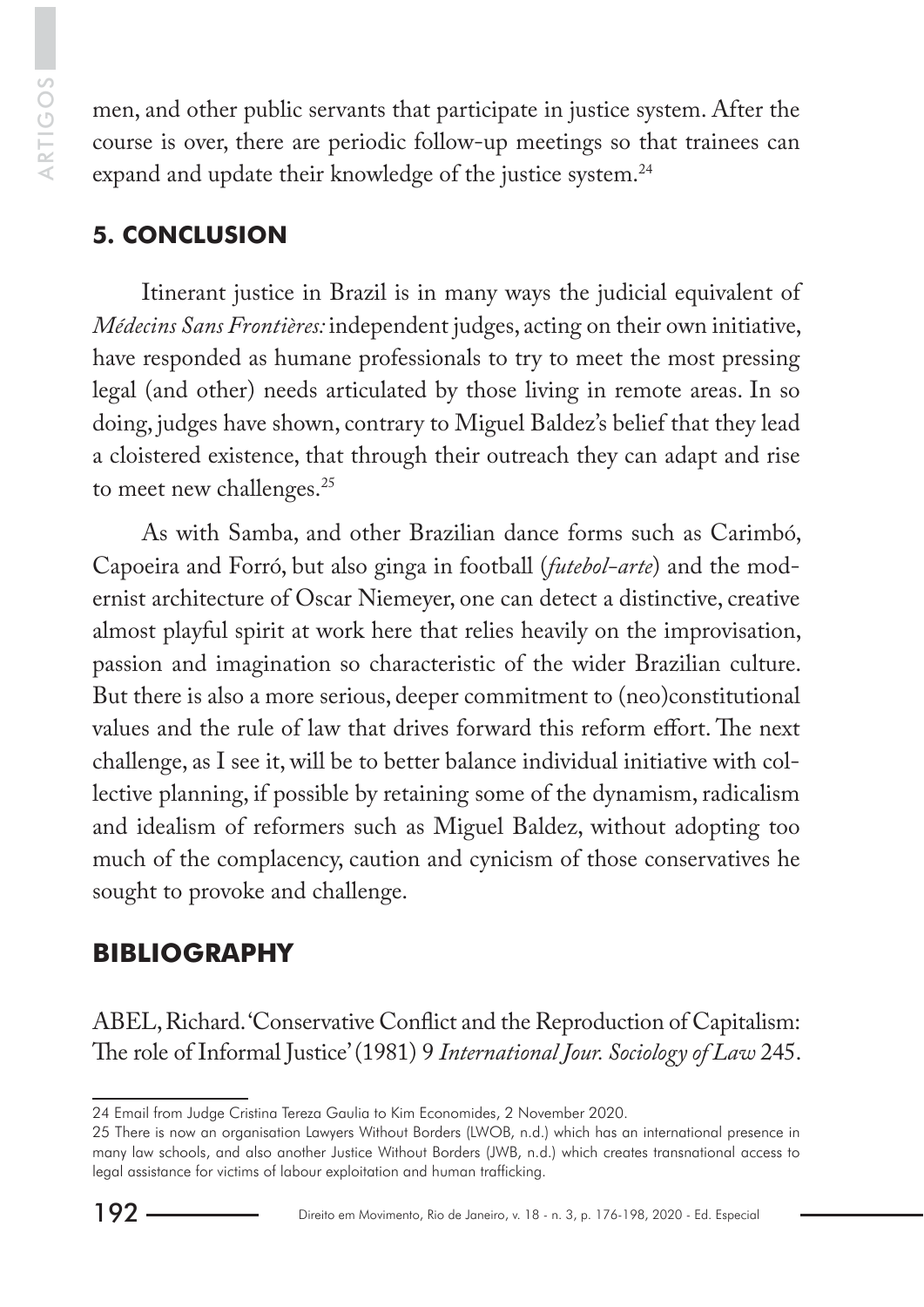ALLISON, Fiona & CUNNEEN, Chris. 'The Role of Indigenous Justice Agreements in Improving Legal and Social Outcomes for Indigenous People' (2010) 32 *Sydney Law Review* 645.

AUSTRALIAN LAW REFORM COMMISSION, *Pathways to Justice– Inquiry into the Incarceration Rate of Aboriginal and Torres Strait Islander Peoples* (ALRC Report 133) 'Aboriginal Justice Agreements'. 2018, Available at: <https://www.alrc.gov.au/publication/pathways-to-justice-inquiry-into-the-incarceration-rate-of-aboriginal-and-torres-strait-islander-peoples-alrc-report-133/16-criminal-justice-targets-and-aboriginal-justice- -agreements/aboriginal-justice-agreements/#\_ftnref30>

BAKER, H. John. *An Introduction to English Legal History* (1979, 2nd edn, Butterworths).

BALDEZ, Miguel Lanzellotti Baldez. 'Sobre o papel do direito na sociedade capitalista. Ocupações coletivas: Direito insurgente' (1989, Centro de Defesa dos Direitos Humanos). Available at: <https://forumjustica.vlannetwork.com/wp-content/uploads/2013/02/24135779- -Miguel-Lanzellotti-Baldez-Sobre-o-papel-do-direito-na-sociedade capitalista-direito-insurgente.pdf>.

BANKOWSKI, Zenon & MUNGHAM, Geoff. *Images of Law* (1976, Routledge).

BBC. 'The boss of Rio Tinto resigned as a consequence of this destruction'. (Sept 11, 2020). Available at: <https://www.bbc.com/news/world-australia-54112991>.

BLACKSELL, Mark, ECONOMIDES Kim & WATKINS. Charles. *Justice Outside the City: Access to Legal Services in Rural Britain* (1991, Longman).

BLANKENBURG, Erhard. 'Mobilisation of the Law' (1984) 2(4). *Environment and Planning C: Government and Policy* 461.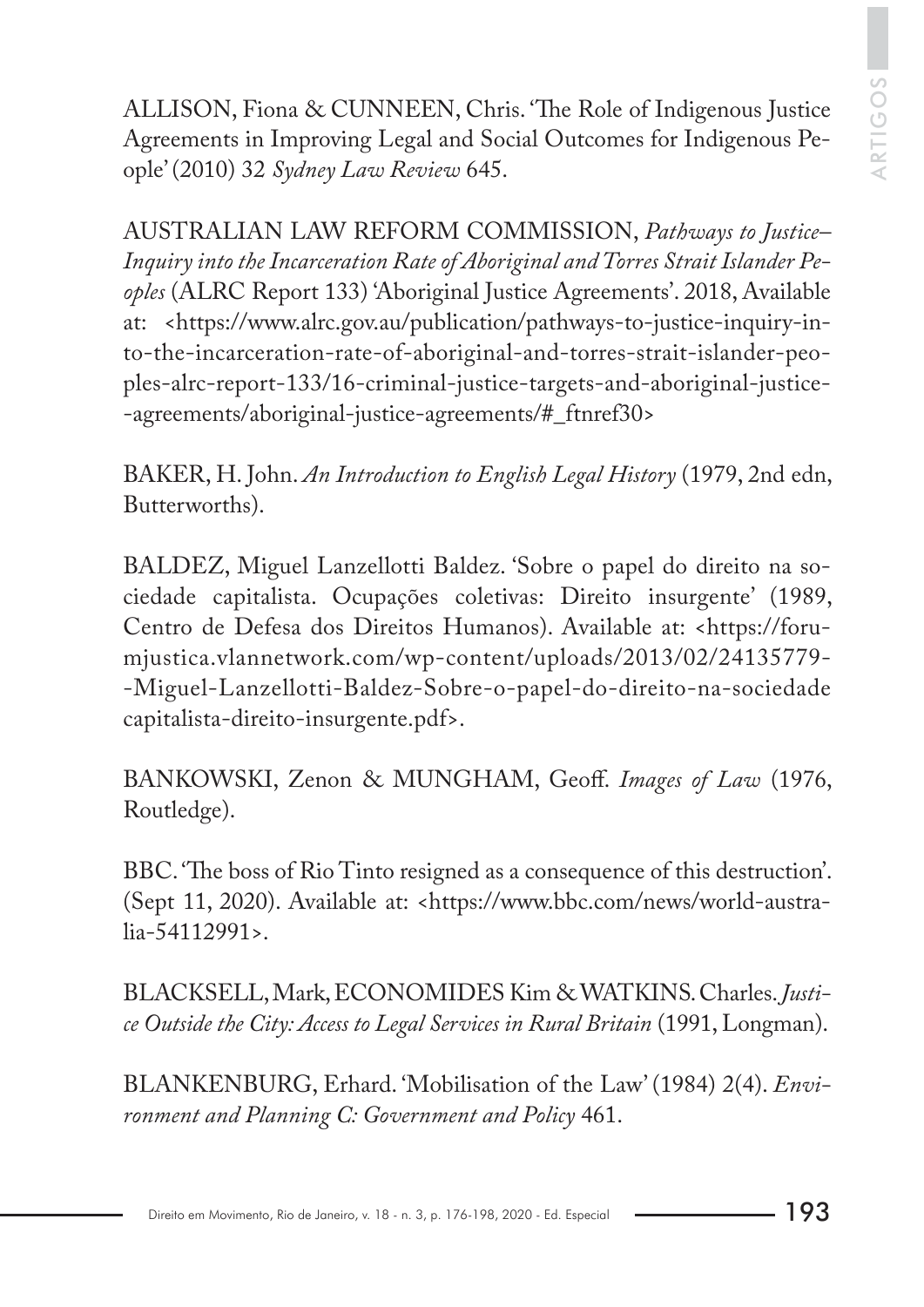CARVALHO, Amilton Bueno de Carvalho. *Magistratura e Direito Alternativo* (2005, 7th edn, Lumen Juris).

CARVALHO, José Murilo. *Cidadania no Brasil: o longo caminho* (2004, Civilização Brasileira).

CHAYES, Abram. 'The Role of the Judge in Public Law Litigation' (1976) 89 *Harvard Law Review* 1281.

COCKBURN, J S. *A History of the English Assizes* 1558-1714 (1972, Cambridge UP).

COVERDALE, Richard. 'Postcode justice: rural and regional disadvantage in the administration of the law' (2011) 16(1) *Deakin Law Review* 155.

CREE NATIONAL GOVERNMENT (n.d.). Available at: <https:// www.creejustice.ca/index.php/ca/itinerant-court>.

ECONOMIDES, Kim. 'Small Claims and Procedural Justice' (1980) 7 *British Journal of Law and Society,* 111.

\_\_\_\_\_\_\_\_\_\_\_\_\_\_, Kim. 'Reading the Waves of Access to Justice' (1999) 31(1) *Bracton Law Journal*.

\_\_\_\_\_\_\_\_\_\_\_\_\_, Kim. 'Devon Law Bus' May 2003, *Legal Action*, 9-10.

\_\_\_\_\_\_\_\_\_\_\_\_\_, Kim. 'Strategies for Meeting Rural Legal Needs: Lessons from Local, Regional and International Experience' (2011) 16(1) *Deakin Law Review* 47.

\_\_\_\_\_\_\_\_\_\_\_\_\_\_, Kim. 'On Liberating Law from the tyranny of the City' in FERRAZ, Leslie S (ed), *Repensando o Acesso à Justiça: Estudos Internacionais* (2016, Evocati), 151.

\_\_\_\_\_\_\_\_\_\_\_\_\_\_, Kim. & BLACKSELL, Mark. 'Access to Justice in Rural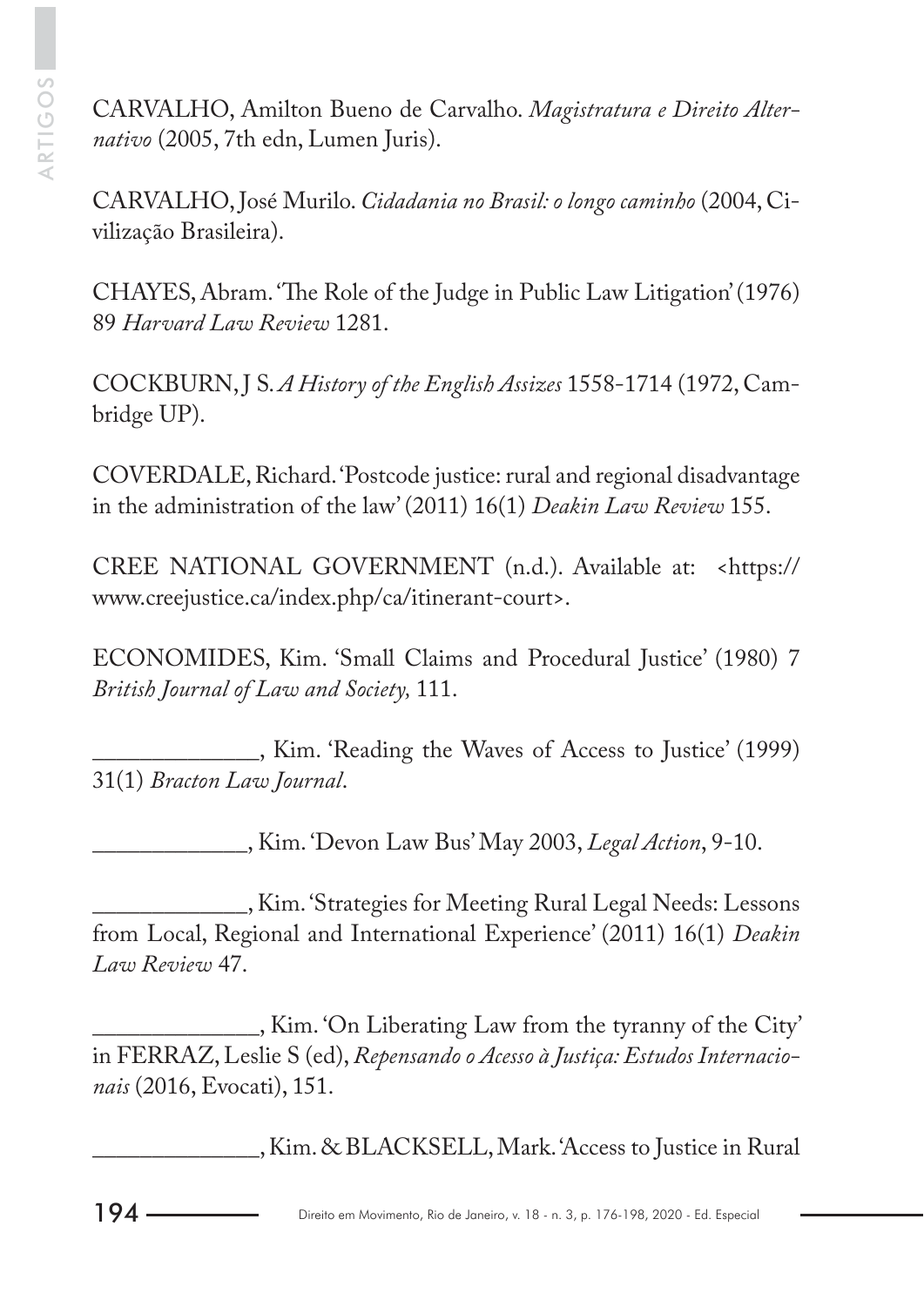Britain: Final Report' (1987) 16:4 *Anglo-American Law Review* 353-375.

\_\_\_\_\_\_\_\_\_\_\_\_\_. Kim, HAUG, Alfred A & MCINTYRE, Joe. 'Toward Timeliness in Civil Justice' (2015) 41:2 *Monash University Law Review* 414-444.

\_\_\_\_\_\_\_\_\_\_\_\_\_. Kim, TIMOSCHANKO, Aaron & FERRAZ, Leslie S. "Justice at the Edge: Hearing the Sound of Silence" (2020) 41(1) *Adelaide Law Review* 39.

FALCÃO, Joaquim. *Conflito de Direito de Propriedade – Invasões Urbanas* (1974, Forense).

FARINELLI, Alisson Henrique do Prado. *A crise do acesso à justiça e a justiça itinerante como alternativa* (2009, Dissertação, Umuarama, Universidade Paranaense). Available at: <http://livros01.livrosgratis.com.br/cp124567.pdf>.

FOE. Violence in Marree – WMC Interference (March 5, 1995). Available at: **<**https://www.foe.org.au/anti-nuclear/issues/oz/u/ roxby/1990s> (n.d.).

HART, Caroline. *The Seven Elements of Successful Country Law Firms* (2018, Federation Press).

FERRARI, Philippe Cunha. *Justiça Itinerante: de barco, de ônibus e de avião: em busca da Justiça* (2017, Multifoco).

FERRAZ, Leslie. '*Brazilian Itinerant Justice: An Effective Model to Improve Access to Justice to Disadvantaged People*?' in FERRAZ, Leslie (ed), *Repensando o Acesso à Justiça: Estudos Internacionais* (2016, Evocati).

FRENCH, Robert. 'Law and Justice Outside the CBD' (2011) 16(1) *Deakin Law Review* 1.

GALANTER, Marc. 'Why the Haves Come out Ahead: Speculations on the Limits of Legal Change' (1974) 9 *Law & Soc'y Rev* 95.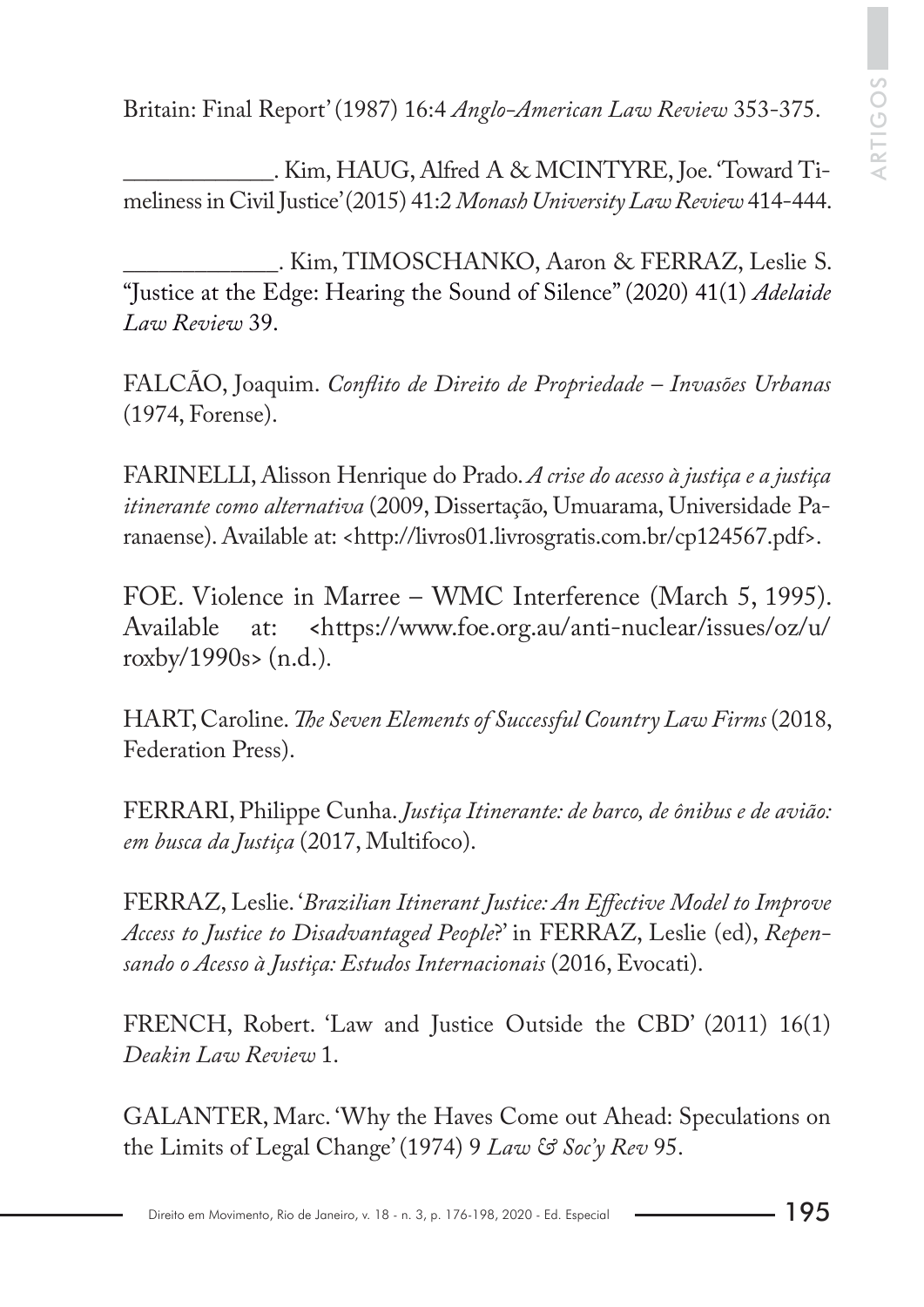\_\_\_\_\_\_\_\_\_\_\_\_\_\_, Marc. 'Access to Justice in a World of Expanding Social Capability' (2010) 37(1) *Fordham Urban Law Journal* 115.

GARTH, Bryant. *Neighborhood Law Firms for the Poor* (1980, Sijthoff ).

GAULIA, Cristina Tereza, *A experiência da Justiça Itinerante: o espaço de encontro da magistratura com a população brasileira* (2020, Mauad).

HOLSTON, James. *Cidadania insurgente: disjunções da democracia e da modernidade no Brasil* (2013, Companhia das Letras).

IPEA, Instituto de Pesquisa Econômica Aplicada, *Democratização do Acesso à Justiça e Efetivação de Direitos: Justiça Itinerante no Brasil* (2015, IPEA Research Report).

JWB - *Justice Without Borders* (n.d.). Available at: <https://forjusticewithoutborders.org/about/>.

KOENIG, Kevin. Manufacturing Consent: Ecuador to Draft New Bill on the Consultation of Indigenous Peoples, Without Consulting Them. *Amazon Watch* (Nov 18, 2020). Available at: <amazonwatch.org/ news/2020/1118-manufacturing-consent-ecuador-to-draft-new-fpic-bill- -without-indigenous-consultation>.

LAVARCH, Michael. 'A New Stolen Generation?" (2017) 19 *Flinders Law Journal* 1.

LAW COUNCIL OF AUSTRALIA, *The Justice Project: RRR Australians*  (Final Report, 2017) 7. Available at: <https://www.lawcouncil.asn.au/files/ web-pdf/Justice%20Project/Final%20Report/Rural%20Regional%20and%20 Remote%20%28RRR%29%20Australians%20%28Part%201%29.pdf >.

LIDDLE, Leanne. *Mapping Justice*. ABC News Report. Available at: < https://www.abc.net.au/news/2020-12-15/mapping-justice-in-the-northern-territory/12918946?nw=0 >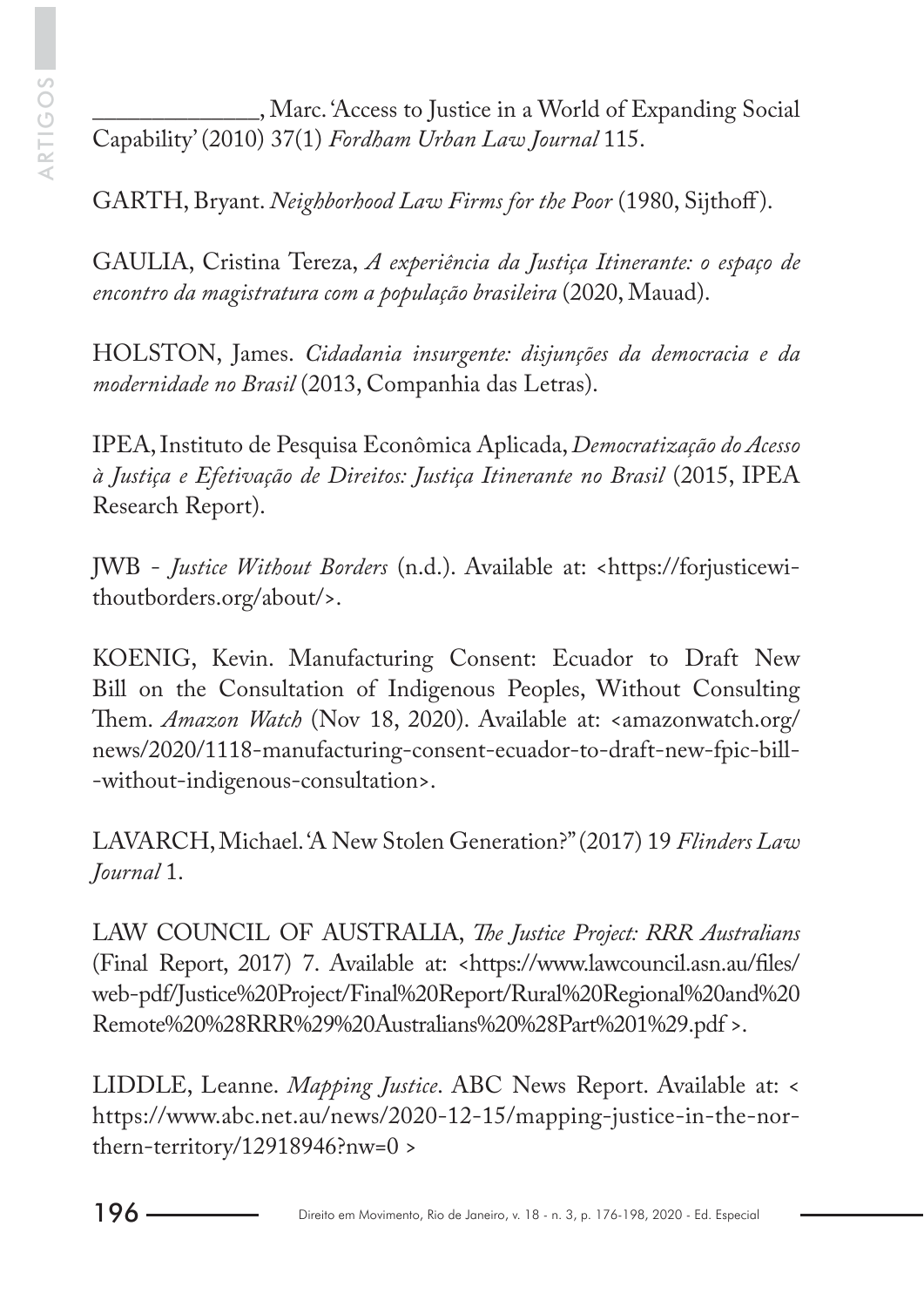LWOB - *Lawyers Without Borders* (n.d.). Available at: <https://www.lawyerswithoutborders.org>.

MARCHETTI, Elena & DALY, Kathleen. 'Indigenous courts and Justice Practices in Australia' (2004) 277 *Trends and Issues in Crime and Criminal Justice*, 277.

MOREIRA, Rafaela Selem. *Do acesso* à *justiça para a cidadania* à *construção da cidadania para a justiça: decodificando o potencial da justiça itinerante* (2017, Tese, Niterói, Universidade Federal Fluminense).

PLEASENCE, Pascoe. 'Learning from the Paths to Justice Tradition: are Legal Needs Surveys Feasible in Brazil?' in ALVES, Cleber Francisco & GONZÁLEZ, Pedro (eds), *Defensoria Pública no Século XXI: Novos Horizontes e Desafios* (2020, 2nd edn, Lumen Juris).

RAMSTEDT, Martin & ECONOMIDES, Kim, 'Anthropological and postcolonial approaches: On socio-cultural dimensions of the access-to- -justice problem and the need to learn from First Nations and Indigenous tribal peoples' - IV Global Thematic Reports, Ch.8 in *Vol.1 – A New Global Survey, Global Access to Justice Project* (forthcoming, 2021).

RANGIAH, Darryl. 'Aboriginal Natives Shall not be Counted: Legal and Societal Change 50 years on from the 1967 Referendum' (2019-20) 21:1 Flinders Law Journal 31.

REMOTE COURTS WORLDWIDE (n.d.). Available at: <https://remotecourts.org>.

REMOTE JUSTICE STORIES (n.d.). Available at: <https://www.remotejusticestories.org>.

REMOTE LAW CANADA (n.d.). Available at: < https://www.remotelawcanada.com>